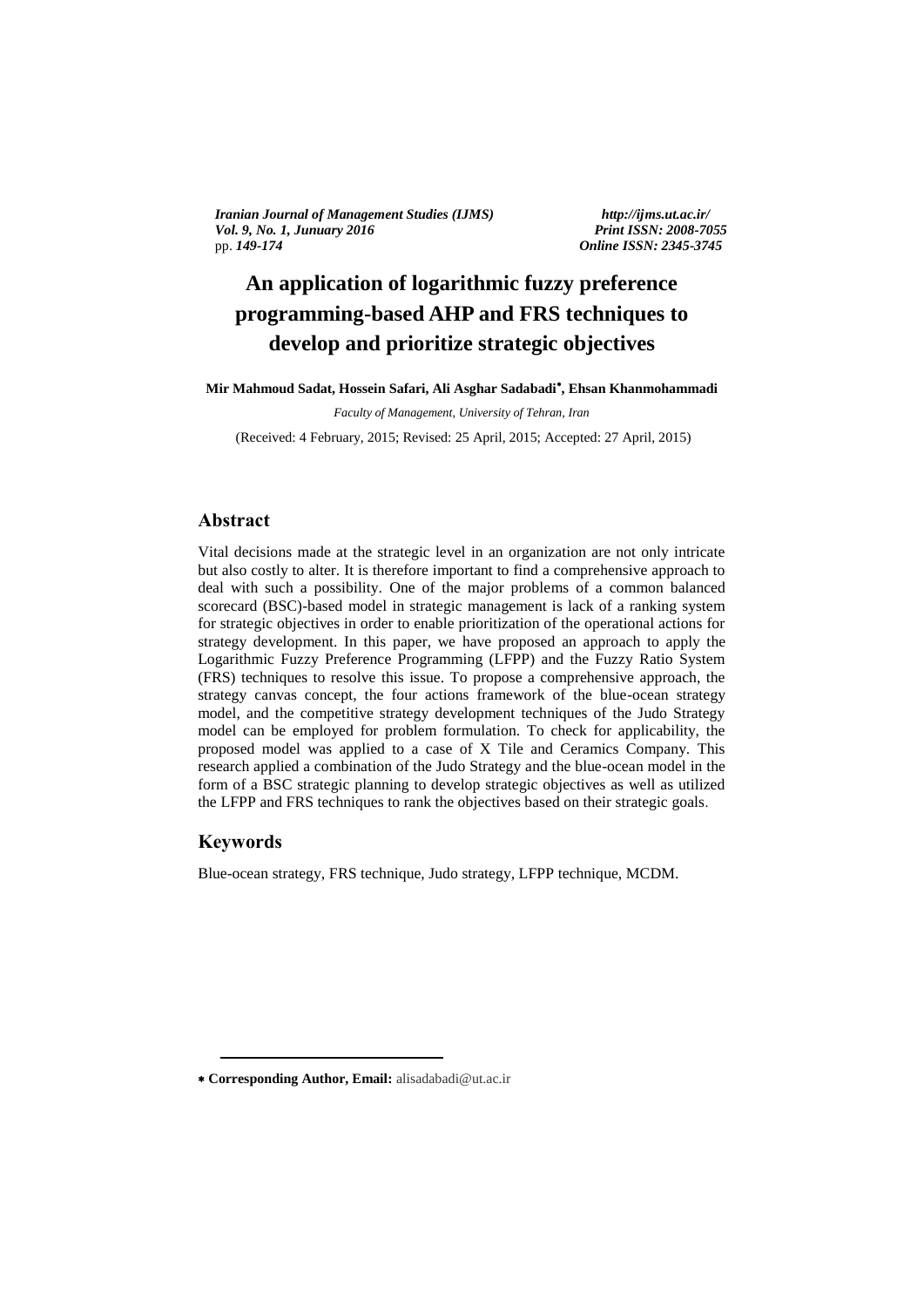### **Introduction**

With the intensifying global competition in the present age, a company's ability to develop purposeful and intelligent strategies is an extremely effective factor to define the companies' success status. One of the applied frameworks in strategy development process is the balanced scorecard (BSC) model, which is one of the most applied frameworks in this aspect.

First, to develop strategies using BSC-based models, the following must be defined: vision, mission, and the core values. Next, with the assistance of the experts, the external and internal environment analysis should be performed. Added to the disclosure of the status quo, results of this analysis should identify the strengths, weaknesses, opportunities, and threats of the environment (Dyson, 2004). Further, the strategic position of the organization should be identified by using models like Internal-External matrix. The generic strategy should be then developed. In the next step, the discovered strengths and weaknesses, the opportunities and threats, as well as the experts' ideas aligned with the generic strategy should be considered to identify the strategic options. Eventually, the strategic goals and strategic objectives should be developed using tools like SWOT matrix (Helms & Nixon, 2010) for implementation and control in the next steps.

Obviously, the aforementioned process is not devoid of flaws, as some critical issues are witnessed, as mentioned below:

In the strategy development process using a BSC, often the strategic options are determined after the generic strategy development in expert meetings. Using the experts' ideas, regardless of the comprehensive picture of the status quo and the senior managers' desired horizon, the company's research team develops the strategic goals based on qualitative information.

Instead of emphasizing on a comprehensive precise market picture as well as the company's market position, it seems that development of the quantitative macro-goals is majorly based on the personal views of different people in the team, which does not seem like a precise method. In the present research, inspired by the canvas strategy (Kim & Mauborgne, 2002), we attempted to simultaneously investigate the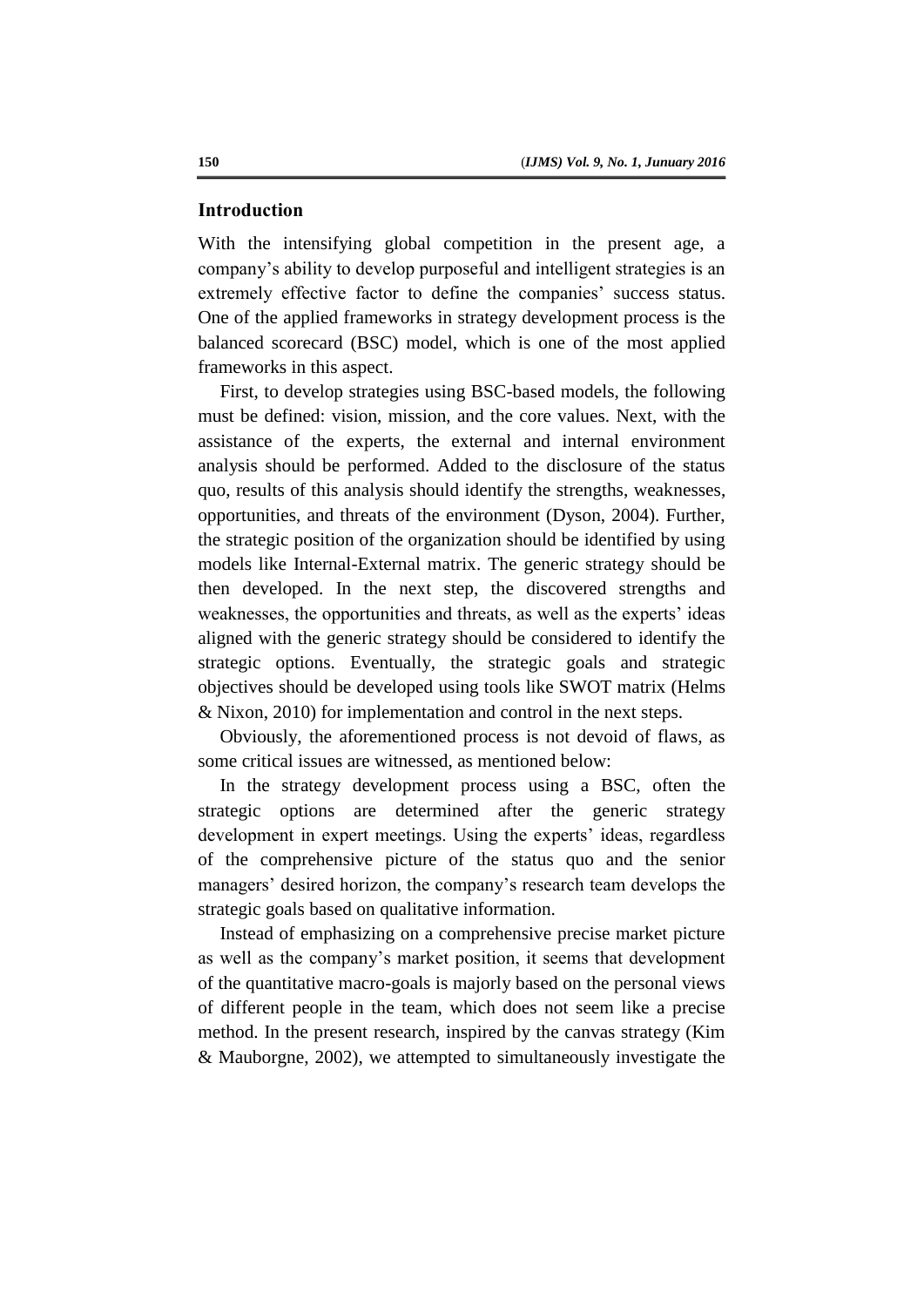strategic options of the existing companies in a tile and ceramics industry and utilized the four actions framework introduced in the blue-ocean strategy model to develop strategic goals.

As mentioned before, most of the existing tools for strategic analysis produce descriptive analysis based on the description of the internal and external conditions of the organization. This in turn, presented a guideline based on subjects such as explanation and analysis of the external and internal conditions, strengths and weaknesses, and opportunities and threats (Kangas *et al*., 2003). Obviously, quantitative matters were proposed on purposeful strategic objective designation, which are the most critical rings of strategy development. One of the few efforts to propose a prescriptive model for strategy designing and development through the use of one of the oldest texts on strategy is the combination of war techniques of Sun Tzu's Art of War with strategic management subjects. This perspective toward strategy designation contradicts with the common strategy development perspective (Ko & Lee, 2000). On the other hand, to be successful in the contemporary market, an organization needs to develop strategies with the simultaneous consideration of the company's and rivals' market positions as well as the rivals' behavior and competitive decisions in the global commerce field. This compatibility with the global highly competitive environment is one of other fundamental flaws of the widely used frameworks for strategy development, especially those based on the BSC and SWOT matrix. Since strategy development by using these models is time-consuming and inflexible, and because there is a need for a clear competitive path to direct the organization's competitive behavior, we employed the Judo Strategy method to design strategy and draw the competitive path. Inspired by the judo sport, this model concentrates on the strategy concept as a tool to emerge victorious. Moreover, presenting a purposeful structure, this model prescribes methods to apply in the strategy development process through simultaneous attention to the four fundamental components, namely, the company's and rivals' objectives, the company's position in the edge of strategic horizon, rivals' market position, and rivals' competitive behavior (Yoffie & Kwak, 2001a, pp.1-16).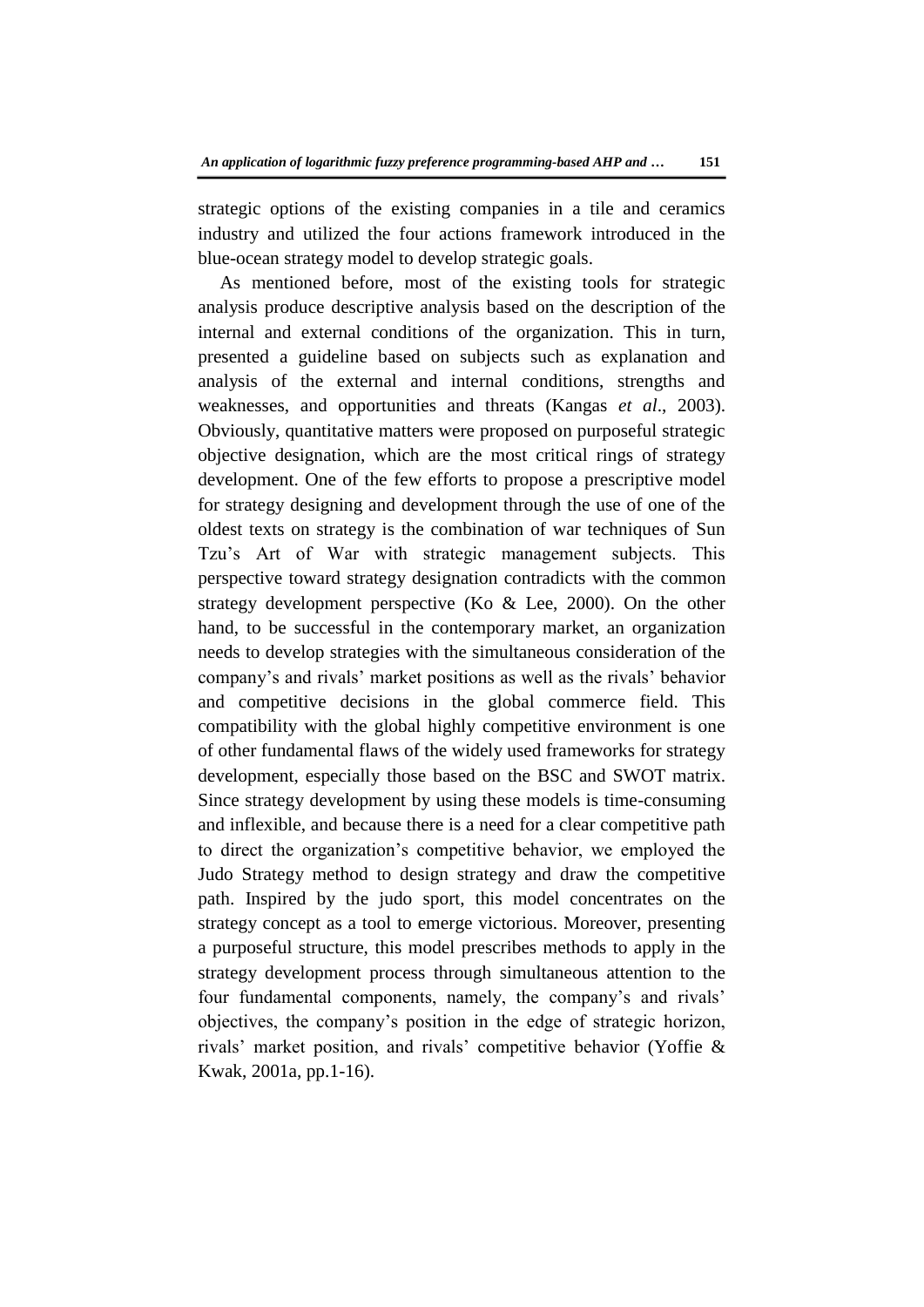In addition to the fundamental issues mentioned above, one of the most important problems of the BSC model is that its main model does not have the capability of ranking on its own. Therefore, several researchers of strategic management have attempted to resolve this issue by adding decision-making techniques for strategy development. To solve this problem, we present two decision-making techniques, the LFPP model and the FRS ranking model, and use them to rank the strategic objectives based on the different degrees of importance of strategic goals.

The current research has been presented in four sections. Section 2 explores the theoretical literature of the BSCs, canvas strategy, the four actions technique of the blue-ocean strategy, Judo Strategy, LFPP technique, and FRS technique. Section 3 introduces the proposed framework. Section 4 is a case study applying the proposed framework to a manufacturing company of tile and ceramics. Finally, Section 5 explores the conclusion and discussion of the study.

### **Literature Review**

#### **The BSC**

To measure an organization's objectives, BSC explains the mission and strategy of the organization in the form of performance measurements (Kaplan & Norton, 1996a, pp.23; Kaplan & Norton 1996b).

BSC first measures the company's success level by means of checking for several financial indicators. A company's financial success originates from a good performance for the customers. Hence, customer satisfaction is evaluated at the lower level. Weakness/ strength of this aspect is in turn a symptom of the weakness/strength in the lower level processes. Weakness/ strength of processes is also caused by weakness/ strength in learning and growth. Flexibility is one of the advantages of this model, as other aspect may be either added or removed from the model (Kaplan & Norton, 1996b).

A previous study indicates that former works on strategy development using BSC are mostly about using decision-making techniques as a strategy development tool and for prioritization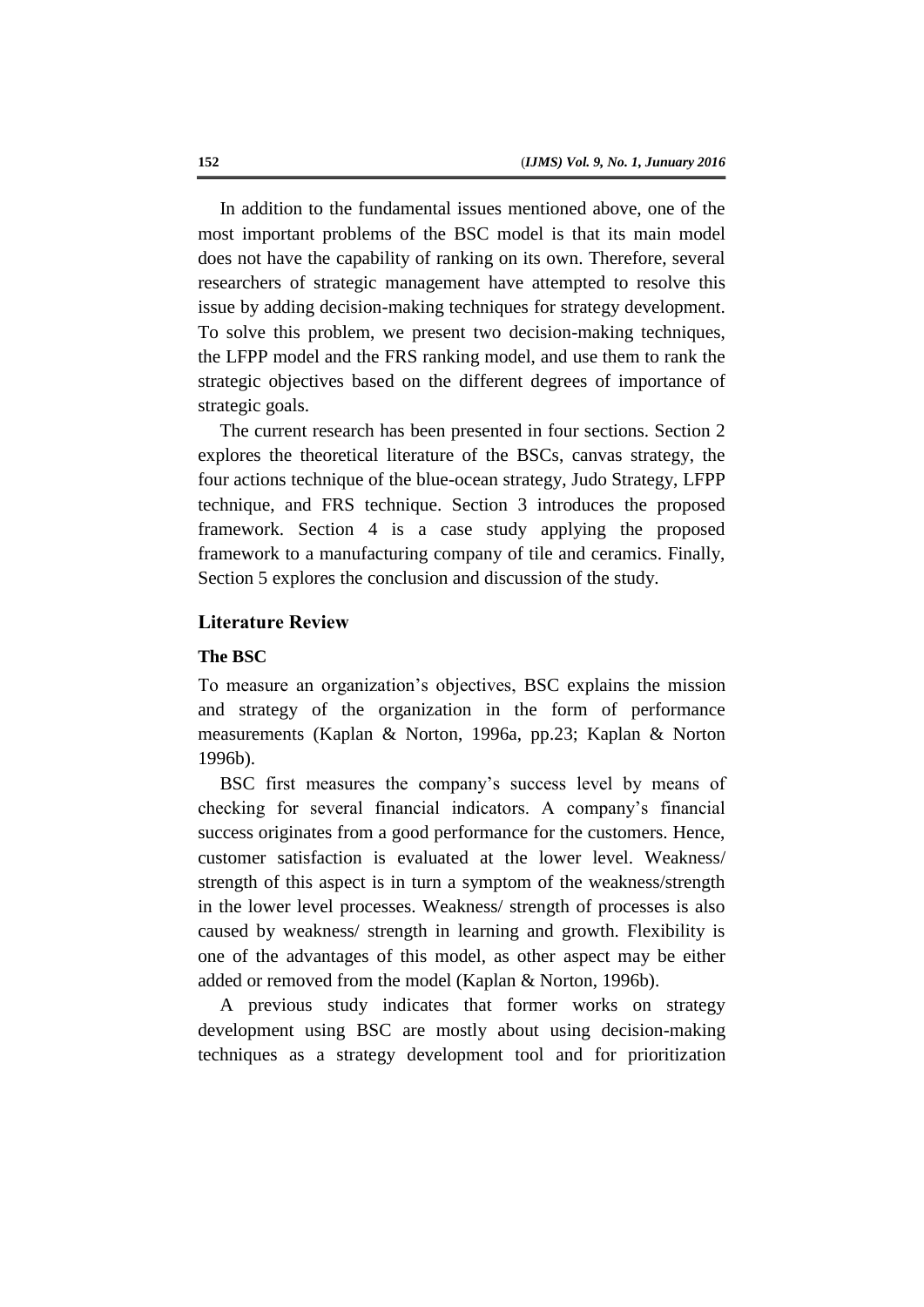strategies. Some of these works are mentioned here: Lee *et al*. (2008) employed the Fuzzy Analytic Hierarchy Process (FAHP) technique to rank objectives in the BSC. Wu at al. (2009) performed performance ranking through introduction of a novel technique. Cebeci (2009) weighted the system-selection criteria in the BSC based on the organization strategies.

# **The Judo Strategy**

Presented in 2000 by Professor Yoffie, Judo Strategy is a metaphor of the judo sport. It provides an instrument through which a company can not only resist against its robust rivals but also find an opportunity to overcome robust rivals through the three principles of movement, balance, and leverage. Judo strategy includes 10 integrated techniques (Yoffie & Kwak, 2001a, pp.19-172; Yoffie & Kwak, 2002).

### **a) Mastering movement**

Movement includes the following three techniques:

**Technique 1. The poppy dog ploy:** In every competition, the first goal is to survive. Therefore, the first technique of Judo strategy advices competitors to maintain a balanced behavior and to avoid face-to-face fights with low victory probabilities.

**Technique 2. Define the competitive space:** This technique tries to identify the weaknesses of the opponents through precise evaluation, followed by investing on the identified weaknesses.

**Technique 3**. **Follow-through fast:** After rivals become aware of the previous two techniques and their efficiency diminishes by swift serial movements and by presence in different commercial areas, application of this technique not only surprises the opponent but also achieves appropriate advances and evades defeat.

#### **b) Mastering balance**

Maintaining balance in a fight includes four techniques:

**Technique 4. Grip your opponent:** This technique implies that if you are to avoid future fights with stronger rivals, you must establish partnerships with your future opponents or sign collaboration contracts.

**Technique 5. Avoid tit-for-tat:** Despite all efforts, often a robust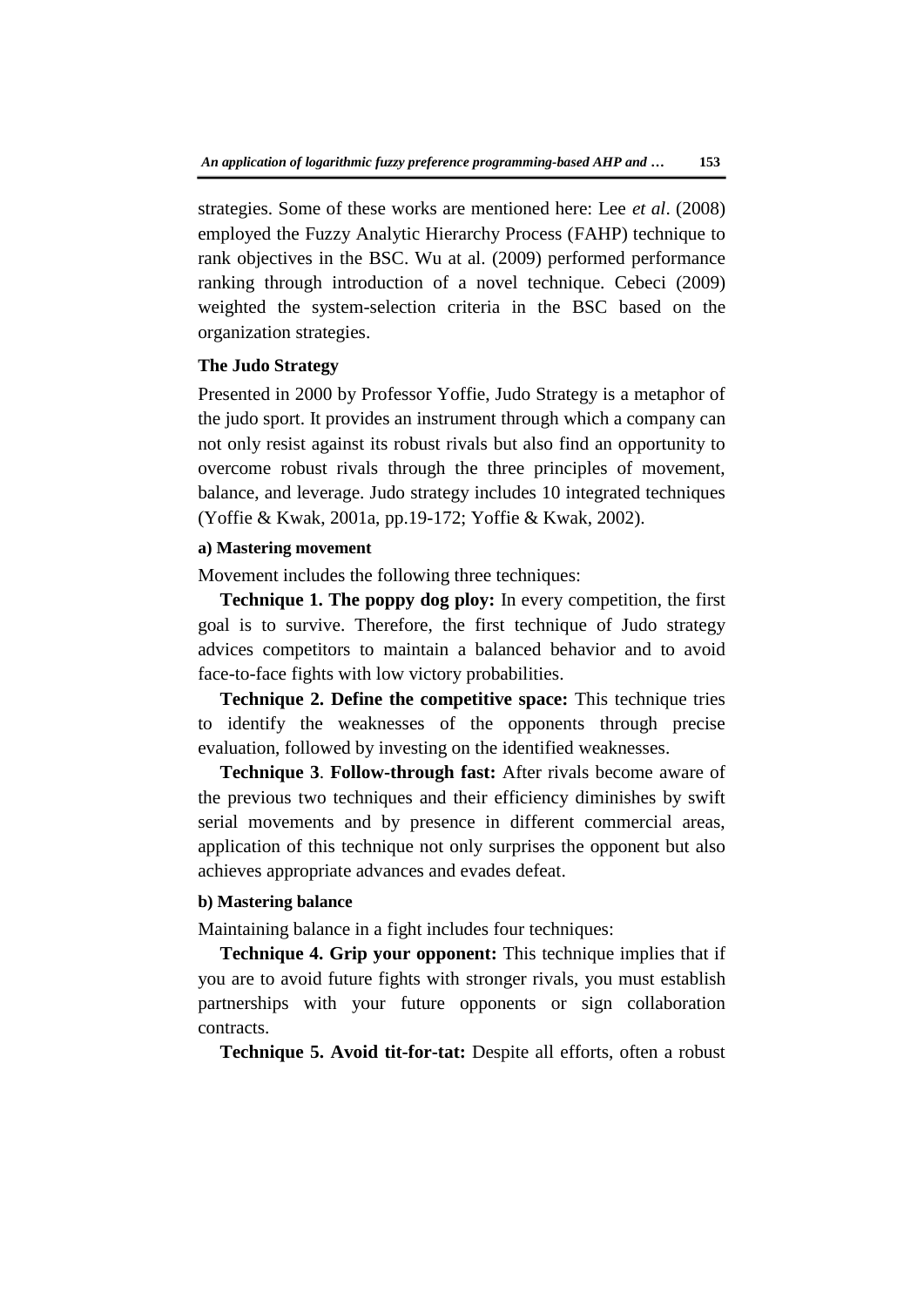opponent finally decides to enter competition. At such a time, avoiding tit-for-tat practice by the weaker party is vital for its survival.

**Technique 6. Push when pulled:** This move helps you benefit from your opponents power and body movements. Consequently, in the world of trading, by adding products, services, and the competitor's technology, one can disbalance the opponent and make them face a rather painful and unpleasant decision.

**Technique 7. Ukemi:** Ukemi is the technique of safe falling that gives the fallen opponent a slightly better position. This technique teaches how not to insist on erroneous strategic decisions (Yoffie & Kwak, 2001a, pp.19-172; Yoffie & Kwak, 2002).

### **c) Mastering leverage**

"Balance" techniques allow an organization to face larger and stronger opponents with no defeat. However, in several cases, to emerge victorious in an industry, a power beyond the competitive power is required for a company. In judo, this additional power is called the "leverage power".

**Technique 8. Leverage your opponent's assets:** This technique recommends that, with a raise in your rival's advantages, you can grasp their market.

**Technique 9. Leverage your opponent's partners:** Establishing relationships with the partners of rival who have differences with each other is an effective background to weaken a robust competitor and lead them to defeat.

**Technique 10. Leverage your opponent's competitors:** This technique believes in collaborating with and strengthening the opponents of an opponent in order to weaken the opponent and increase one's chances of victory (Yoffie & Kwak, 2001).

Investigations have revealed that Ko and Lee (2000) conducted research in the field of strategy development to employ the techniques given of the book "Art of War" in strategy development. For this purpose, they introduced the SFF framework as a new model for strategy development and employed it for strategy development in a bank in Hong Kong (Ko & Lee, 2000). However, generally, the relative number of researches on strategy designation is very few.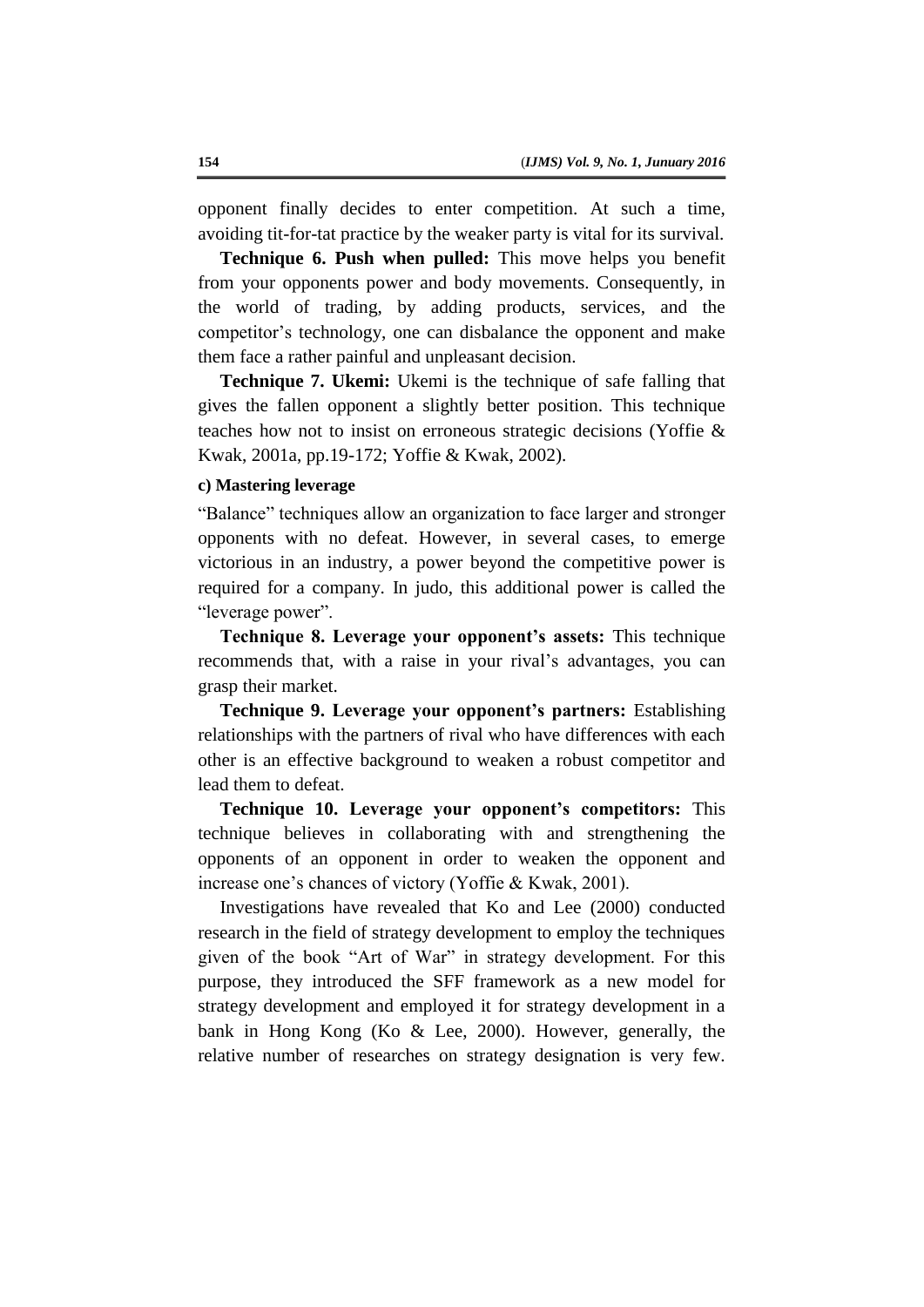Hence, the judo strategy concept remains one of the few efforts made in the field of strategy designation (Yoffie & Kwak, 2001b; Yoffie & Kwak, 2002). After creation of the judo strategy concept, actions were performed to exploit the same for the development of macro-strategies of several American companies (Yoffie & Kwak, 2001). Finally, techniques of this novel model were introduced to describe the application of judo strategy for overcoming stronger opponents (Yoffie & Kwak, 2001a, pp. 2-19). One of the other efforts made to apply judo strategy was in the application in China's automobile industry (Quan, 2011).

### **Canvas strategy**

One of the most important issues affecting senior managers with regard to making strategic decisions is the lack of a large comprehensive picture of the organization and its competitors for future inspiration. The strategy canvas graph was introduced to remove this very issue (Kim & Mauborgne, 2002). In other words, the strategy canvas is a graphic chart that helps managers observe the competitive environment of their industry, competitors, and their own company status while avoiding long reports of different units. The chart's horizontal axis is a set of factors critical to the industrialists and customers of a particular industry. Companies active in that particular industry compete with and invest in these areas. The vertical axis represents the importance that customers of an industry put on each of the key competitive factors.

Applications of the canvas strategy can be summarized as follows:

- Displaying all strategic factors influencing the competitive status quo of the company as well as helping predict the factors influencing the future strategic competition of a company in a given industry.
- Observation of the status of a company and its rivals and the capability to compare them.
- Identification of the factors and features most attended by customers, with greater potential for investment.

Concisely, one of the most important achievements of the strategy canvas graph is to allow observation of the various activities of an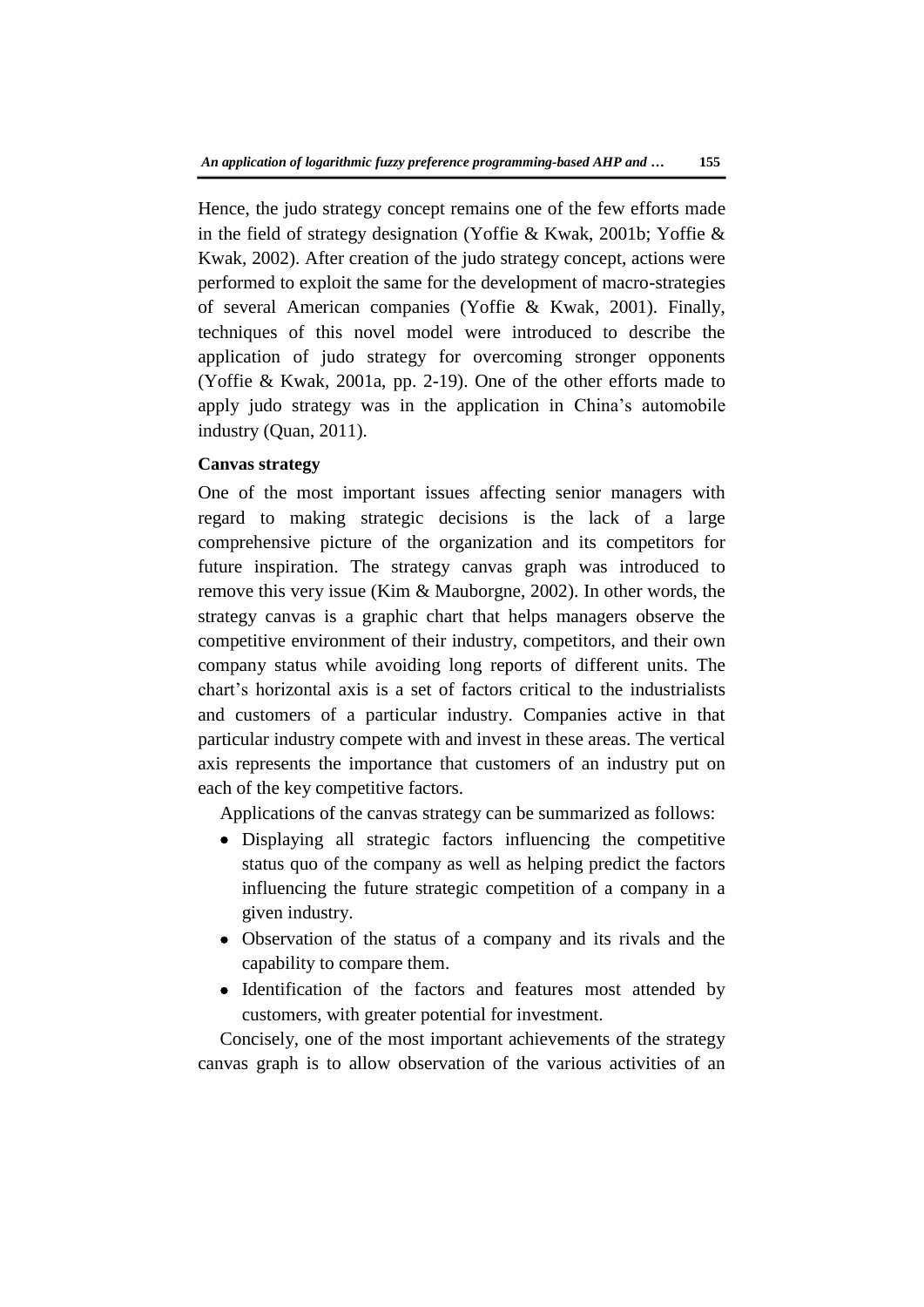industry simultaneously, which has much strategic worth (Kim  $\&$ Mauborgne, 2002).

### **The blue-ocean concept**

In an industry, the blue-ocean concept was adopted for the original market sections with few competitors. This concept stands against the red-ocean concept. In strategy literature, a red ocean is applied to mention markets with several competitors fighting to acquire a particular share of profit. This win-lose fight culminates into a bloody battle of businesses. Kim and Mauborgne (2004) introduced the concept of blue ocean to suggest operational solutions as well as techniques for eliminating red-ocean fight and for entering an untamed market of the blue ocean. Despite the common thought, this model tries to simultaneously increase buyers' value and decrease the production and presentation costs through consideration of the creativity factor.

For market observation in this novel model, the authors employed the strategy canvas concept for designing a new competitive environment using the four actions technique (Kim & Mauborgne, 2005a; Kim & Mauborgne, 2005b, pp.37-60).

# **The four actions in the blue-ocean model**

In the blue-ocean model, first, the strategy canvas was drawn to monitor the market. After taking a comprehensive perspective toward the organization status in the corresponding market and to reconstruct the targeted elements, blue-ocean strategists employed the four actions framework containing the below-mentioned four questions:

- 1. Which features could be removed?
- 2. Which factor must be decreased?
- 3. Which factor must be increased?
- 4. What new features must be created?

The new status graph is depicted in the strategy canvas graph (Kim & Mauborgne, 2005a; Kim & Mauborgne, 2005b, pp. 37-125).

After presentation of the strategy canvas concept and in line with attending creativity in a strategy designation, Kim and Mauborgne (2004) proposed the blue-ocean concept to produce new competitive environments and to avoid saturated market competitions (Kim. They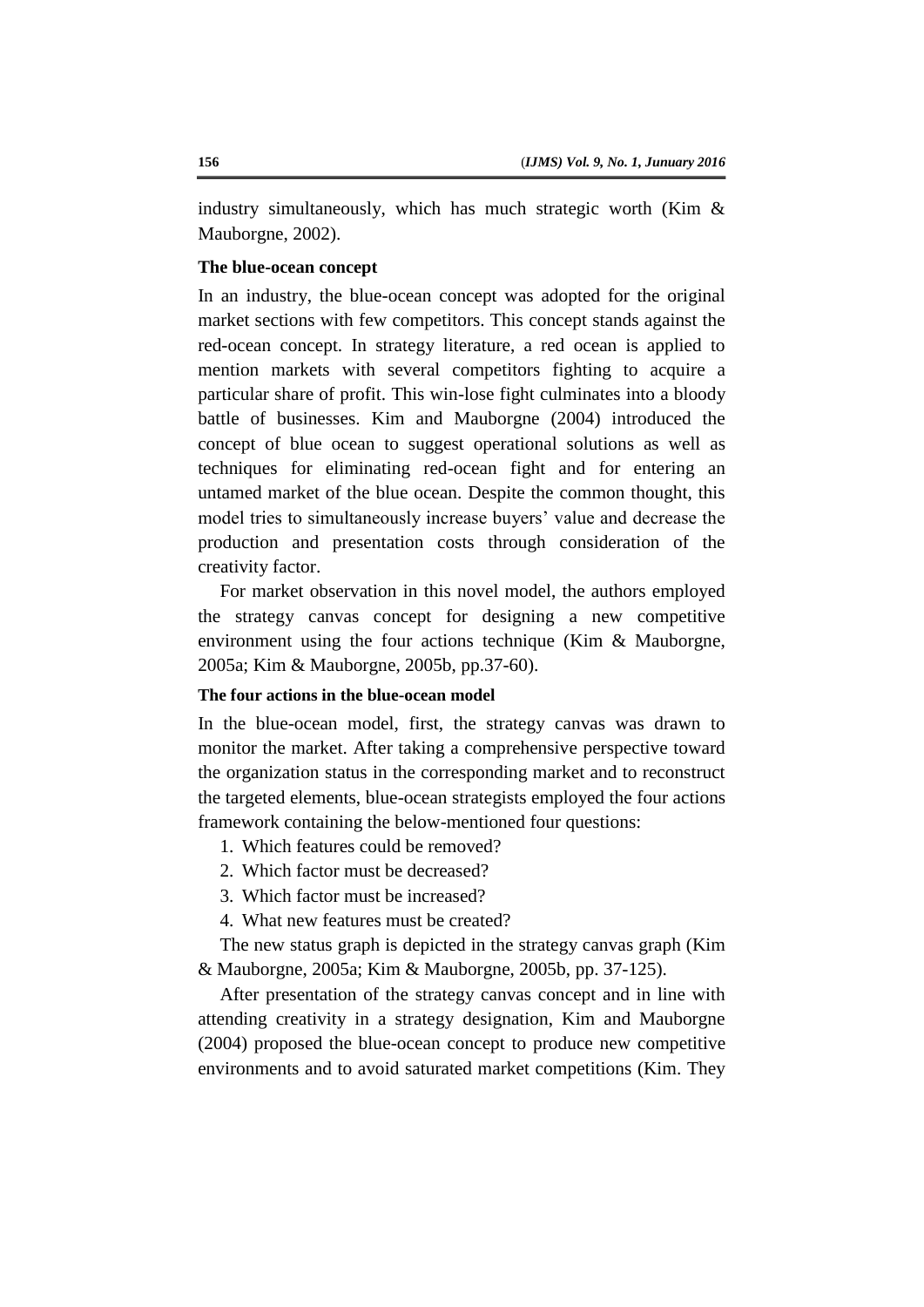later utilized the strategy canvas and the four actions framework to identify new competitive environments (Kim & Mauborgne, 2005a; Kim & Mauborgne, 2005b, pp. 37-60). Following these earlier efforts, Chang (2010) attempted to use the strategy canvas and the four actions framework in the form of the blue-ocean strategy concept in order to explain the achievements of a business brand in the mobile market. Sharma *et al*. (2010) employed the techniques of this strategy for economic development and growth in the Indian metropolitan areas.

### **Logarithmic Fuzzy Preference Programming (LFPP)**

Because of the ease of judgment in fuzzy settings for comparing certain settings and as a practical method to solve the MCDM problems, the FAHP was subjected to ever increasing applications in recent years.

Application of the FAHP technique for MCDM requires a set of scientific weights obtained from pairwise comparison matrix. The existing methods can be classified into two types:

- 1. Assignment of a fuzzy number as the weight through fuzzy pairwise comparison matrix
- 2. Assignment of a crisp number as the weight through fuzzy pairwise comparison matrix.

Geometric mean, Fuzzy Logarithmic Least Squares Method (LLSM), Lambda-max method, and Linear Goal Programming (LGP) are members of the first group. In the second group are included Extent Analysis (EA) and Fuzzy Preference Programming (FPP) (Wang & Chin, 2011).

Due to the simplicity of computations, majority of users seek the second-group methods. The EA method was introduced by Chang (1996), and shortly afterwards, the acquired weights by this method were proved to be invalid by Wang *et al*. (2008), as the method could not correctly reflect the importance of decision or proxy variables relations. In fact, this method should not have been applied to obtain weights. Introduced by Mikhailov (2003), the FPP method had its own limitations. For instance, it could be employed to determine priorities and find conflicting vectors or vectors that are multiples of each other.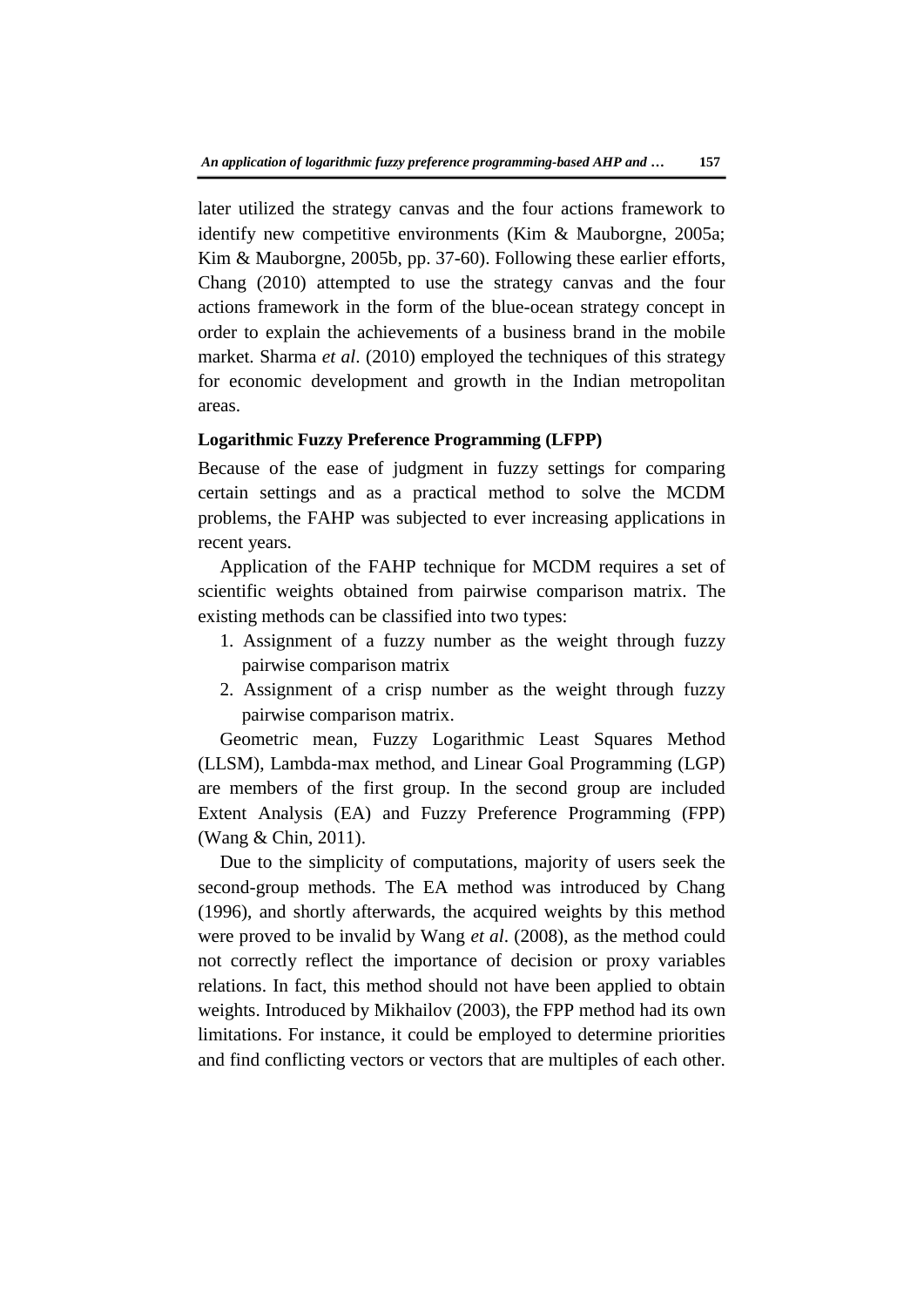This non-uniqueness in solution questions this method's applicability. The LFPP was proposed to remove flaws of FPP (Mikhailov, 2003) in production of weights out of pair-wise comparisons (Wang & Chin, 2011). This method is one of the pair-wise comparison weighting methods, results of which are in the form of real numbers.

Given that, on one hand, this research requires a set of crisp weights to prioritize the strategic goals, and, on the other, it requires inconsistency rate due to the presence of real data, the LFPP technique was applied to overcome the problems associated with FPP technique.

In this method, weights of the pair-wise comparison matrix are obtained from the following nonlinear programming:

$$
\begin{aligned}\n\text{minimize} & \mathbf{J} = (1 - \lambda)^2 + \mathbf{M} \cdot \sum_{i=1}^{n-1} \sum_{j=i+1}^{n} (\delta_{ij}^2 + \eta_{ij}^2) \\
\text{Subject to} & \begin{cases}\n\mathbf{x}_i - \mathbf{x}_j - \lambda \ln\left(\frac{m_{ij}}{l_{ij}}\right) + \delta_{ij} \ge \ln l_{ij}, \\
-\mathbf{x}_i + \mathbf{x}_j - \lambda \ln\left(\frac{u_{ij}}{m_{ij}}\right) + \eta_{ij} \ge -\ln u_{ij}, \\
\lambda, \mathbf{x}_i \ge 0, \quad i = 1, \dots, n, \\
\delta_{ij}, \eta_{ij} \ge 0, \quad i = 1, \dots, n-1; \ j = i+1, \dots, n,\n\end{cases}\n\end{aligned}
$$

where  $\lambda$  is the minimum of membership degree in FPP method that is permanently positive due to the presence of  $\delta_{ij}$  and  $n_{ij}$ , while l, m, and u are the lower, middle, and upper limit of the pair-wise comparison matrix elements, respectively (Wang & Chin, 2011).

#### **The Fuzzy Ratio System (FRS) Method**

The FRS method was proposed in 2011 as follows:

The decision matrix was developed based on the following variables:  $\widetilde{X}^k = \widetilde{x}_{ii}^k = (\widetilde{x}_{ii1}^k, \widetilde{x}_{ii2}^k, \widetilde{x}_{ii3}^k)$ 

where

k: Number of decision makers;  $k = 1, 2, \dots, K$ 

i: Alternatives;  $i=1,2,\ldots,m$ 

 $i:$  Criteria;  $j = 1, 2, \ldots, n$ 

In case of having the responses of decision-makers, the Fuzzy Weighted Averaging (FWA) operator was employed, as follows: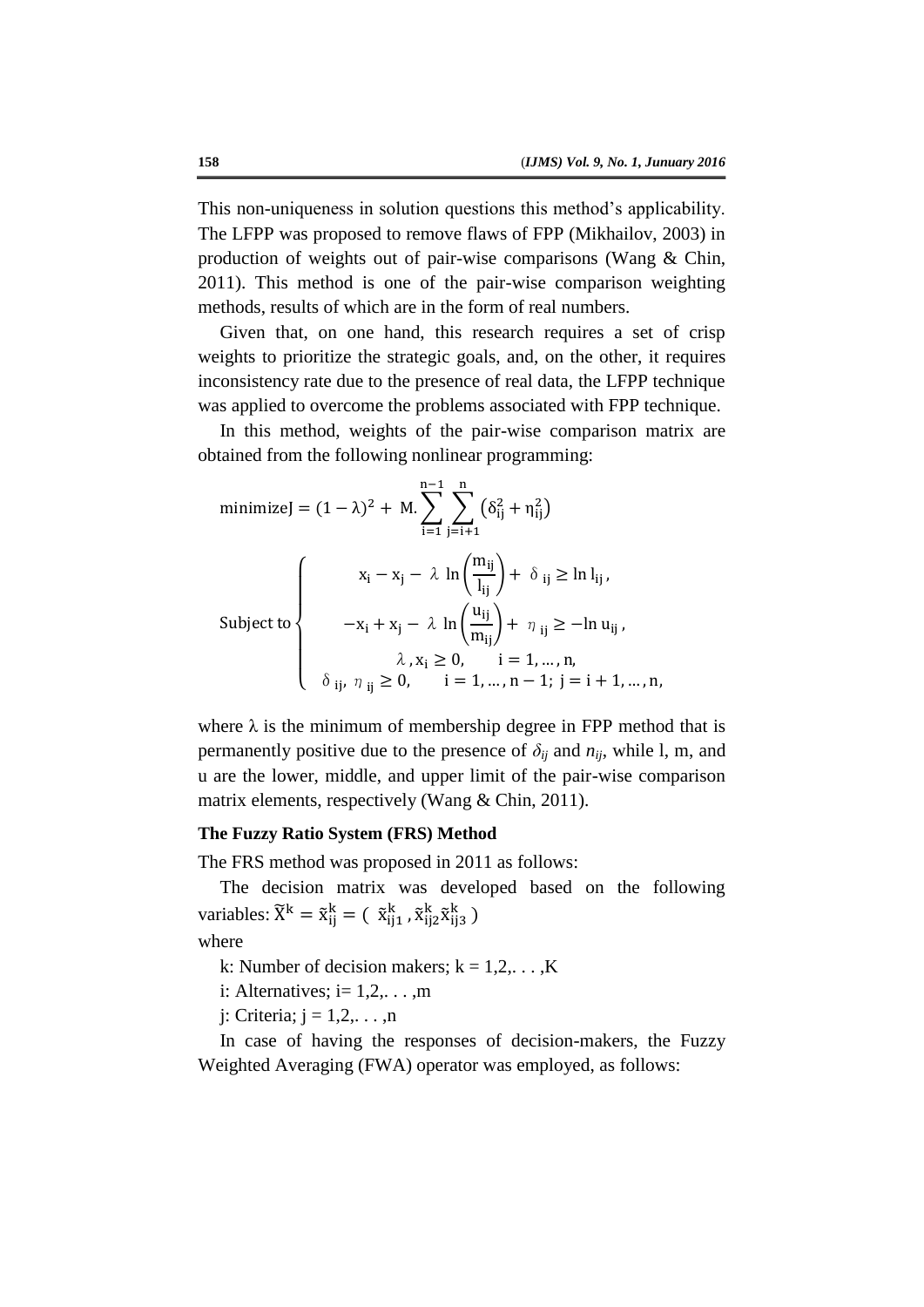$$
\tilde{x}_{ij}=\sum_{k=1}^k \widetilde{W}_k\, \tilde{x}_{ij}^k\Bigg/\sum_{k=1}^k \widetilde{W}_k
$$

where,  $\widetilde{W}_k$  is the k<sup>th</sup> decision-maker importance coefficient.

If the importance of decision-makers turns out to be identical, a unique importance coefficient can be used, as follows:

$$
\widetilde{W}_k=(\frac{1}{K},\frac{1}{K},\frac{1}{K})
$$

The acquired matrix numbers can then be normalized with the below formula:

$$
\forall i. j \ \tilde{x}_{ij}^{*} = (x_{ij1}^{*}, x_{ij2}^{*} x_{ij3}^{*}) = \begin{cases} x_{ij1}^{*} \sqrt{\sum_{i=1}^{m} \left[ \left( x_{ij1} \right)^{2} + \left( x_{ij2} \right)^{2} + \left( x_{ij3} \right)^{3} \right]} \\ x_{ij2}^{*} = \sqrt{\sqrt{\sum_{i=1}^{m} \left[ \left( x_{ij1} \right)^{2} + \left( x_{ij2} \right)^{2} + \left( x_{ij3} \right)^{3} \right] }} \\ x_{ij3}^{*} = \sqrt{\sqrt{\sum_{i=1}^{m} \left[ \left( x_{ij1} \right)^{2} + \left( x_{ij2} \right)^{2} + \left( x_{ij3} \right)^{3} \right] }} \end{cases}
$$

- 1. Each goal's weight is multiplied by its respected column.
- 2. To calculate the  $\tilde{y}_i^*$  value, a summation of the fuzzy numbers (adopted for the indicators that are to be minimized and maximized) was obtained and then a sum of minimums was subtracted from the sum of maximums.

$$
\tilde{\mathbf{y}}_i^* = \sum_{j=1}^g \mathbf{x}_{ij}^* \boldsymbol{\Theta} \sum_{j=g+1}^n \mathbf{x}_{ij}^*
$$

3. Subsequently, the  $BNP_i$  was acquired, which is the best nonfuzzy performance value for the i<sup>th</sup> alternative:

$$
BNP_i = \frac{(y_{i3}^* - y_{i1}^*) + (y_{i2}^* - y_{i1}^*)}{3} + y_{i1}^*
$$

4. The highest BNP value stands for the best alternative. Other alternatives are also sorted by the descending order of BNPs (Balezentis, 2011).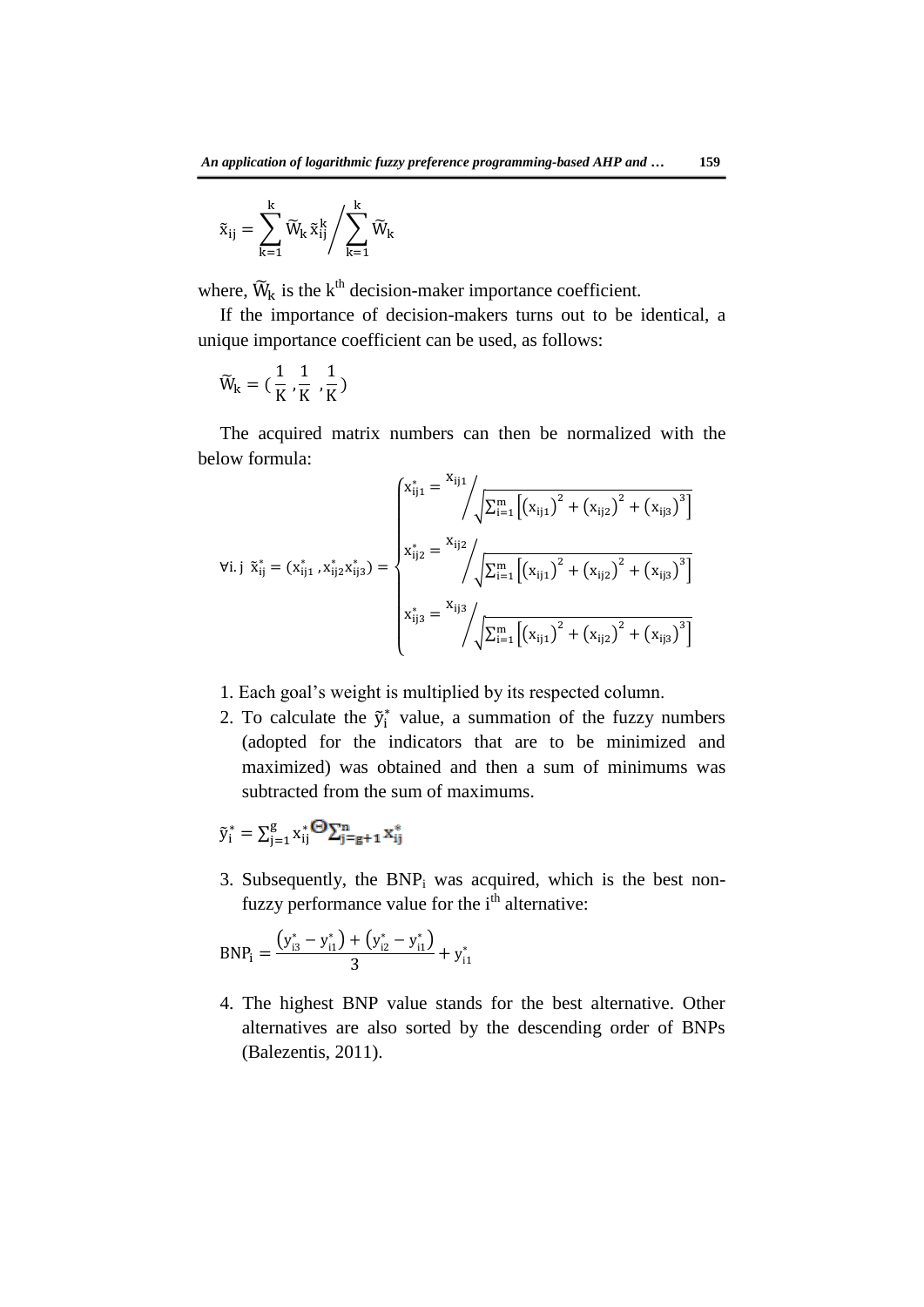# **LFPP and FRS applications**

A massive body of research has been conducted until date on the applications of FAHP as the basis for LFPP and FRS techniques, some of which are mentioned in Table 1.

|  |  |  |  | Table 1. The External Factors Evaluation Matrix (EFEM) |  |  |
|--|--|--|--|--------------------------------------------------------|--|--|
|--|--|--|--|--------------------------------------------------------|--|--|

| Author and year of issue Technique |              | <b>Results</b>                                                                                                                                   |
|------------------------------------|--------------|--------------------------------------------------------------------------------------------------------------------------------------------------|
| $($ Jian-quan, 2004 $)$            | AHP          | of the<br>Utilization<br>AHP<br>technique<br>to<br>entrepreneur evaluating index<br>determine<br>weight                                          |
| (Bozbura et al., 2007)             | Fuzzy<br>AHP | Application of the FAHP<br>technique to<br>prioritize<br>human<br>capital<br>measurement<br>indicators                                           |
| (Li & Huang, 2009)                 | Fuzzy<br>AHP | Application<br>the<br><b>FAHP</b><br>of<br>and<br>TRIZ<br>techniques<br>innovative<br>to<br>develop<br>design of automated manufacturing systems |
| (Zolfani et al., 2012)             | Fuzzy<br>AHP | Employment of the FAHP technique to<br>determine<br>criteria<br>weights<br>evaluate<br>to<br>performance                                         |
| (Mikhailov, 2003)                  | <b>FPP</b>   | Proposing a novel technique to determine<br>weights based on the FAHP technique                                                                  |
| (Rezaei et al., 2013)              | <b>FPP</b>   | Application of an improved FPP technique to<br>multi-criteria framework<br>a<br>propose<br>to<br>evaluate entrepreneurship orientation           |
| (Momeni et al., 2012)              | <b>LFPP</b>  | Employment of the LFPP technique to rank<br>effective organizational factors on creativity                                                       |
| Khanmohammadi et al.,<br>2012)     | <b>LFPP</b>  | Application of the FPP and ELECTRE<br>techniques for selection of a production<br>system                                                         |
| (Balezentis et al., 2012)          | <b>FRS</b>   | Utilization of the FRS technique in selection<br>of the employees of a business company                                                          |
| (Fathi et al., 2013)               | <b>LFPP</b>  | Simultaneous use of the LFPP and TOPSIS<br>methods to select an organization's human<br>resource manager                                         |
| (Balezentis & Zeng,<br>2012)       | <b>FRS</b>   | Promotion of the technique for group multi-<br>criteria decision making                                                                          |
| (Van de Kaa et al., 2014)          | LFPP         | Application of the LFPP technique to select<br>the best-suited photo-voltaic technology                                                          |
| (Fathi et al., 2014)               | LFPP         | Application of the LFPP<br>and VIKOR<br>techniques for ranking the solutions of<br>knowledge management based on critical<br>success factors     |

# **Methodology**

The operational stages of the BJP model are as illustrated in Figure 1.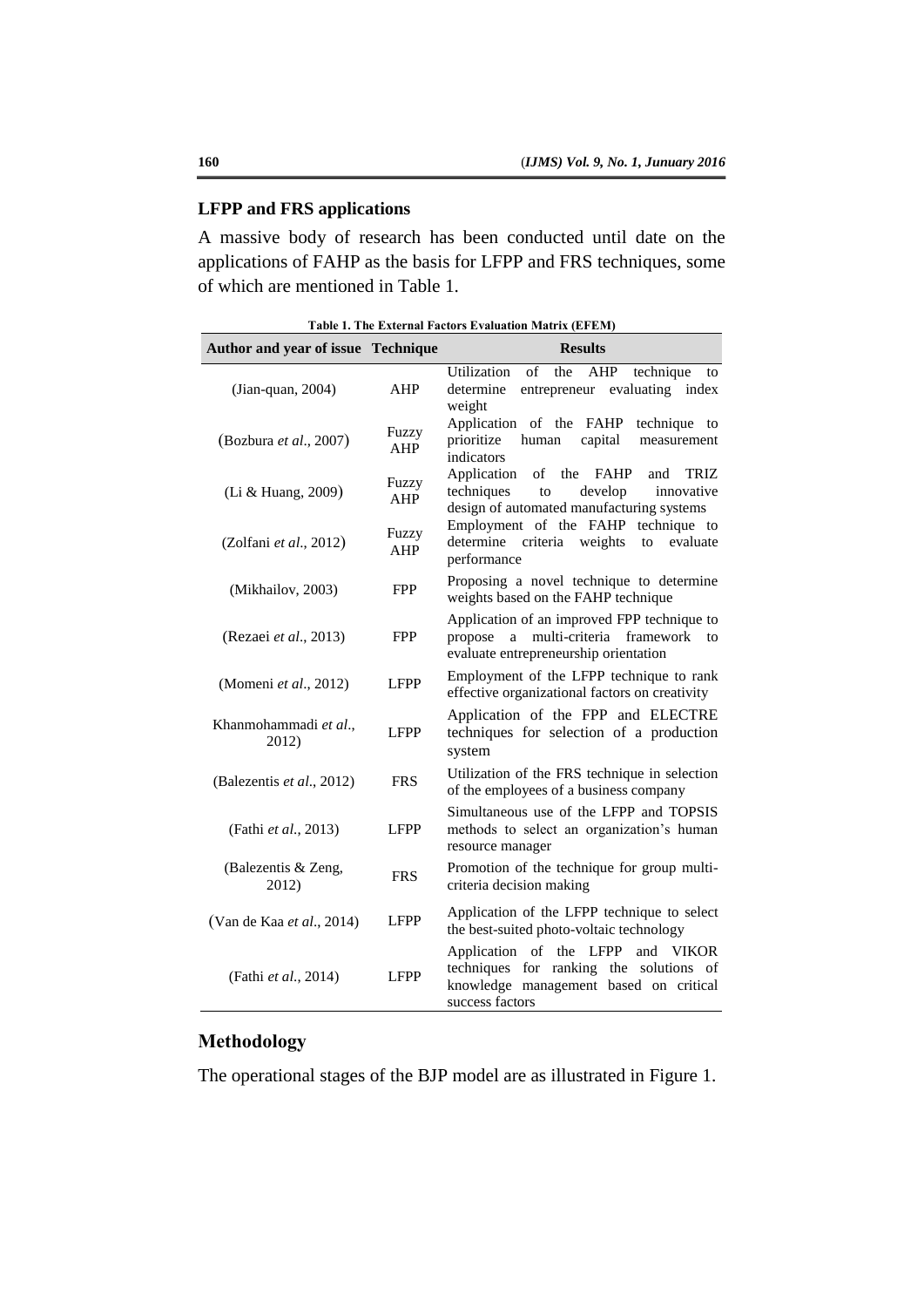

To test the applicability of this model, in the next step, to employ this model for developing strategies for a real company.

### **Case study**

The geographical scope suggested for the proposed model is for the X tile and ceramics company. This company is a manufacturer of tile and ceramics that has entered international markets because of presentation of high-quality products with appropriate designs.

The stages proposed by the novel model are uncovered here, as follows:

# **Stage 1. Development of vision, mission, and the core values**

The vision, mission, and core values of the company are developed in this stage.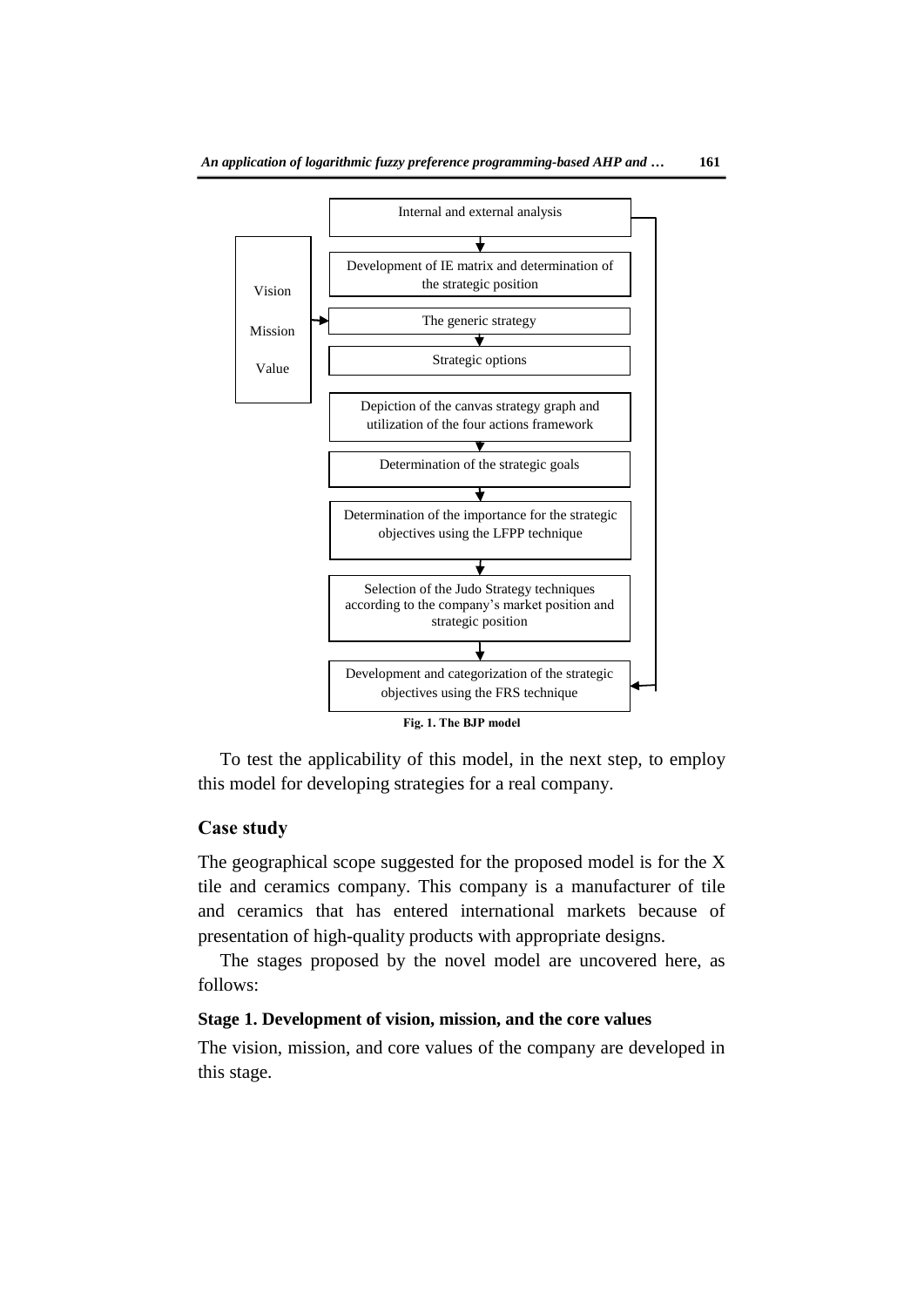**Stage 2. Internal and external analyses of the organization, identification of the present strategic position, and development of the generic strategy**

The scores of opportunities and threats obtained using the EFEM matrix are given in Table 2.

| Table 2. The External Factors Evaluation Matrix (EFEM) |              |  |  |  |
|--------------------------------------------------------|--------------|--|--|--|
| <b>Factor category</b>                                 | <b>Score</b> |  |  |  |
| Opportunities                                          | 48           |  |  |  |
| <b>Threats</b>                                         | $-40$        |  |  |  |
| <b>Final Score</b>                                     | x            |  |  |  |

The strengths and weaknesses using the IFEM matrix are given in Table 3.

| Table 3. The Internal Factors Evaluation Matrix (IFEM) |              |  |  |  |
|--------------------------------------------------------|--------------|--|--|--|
| <b>Factor category</b>                                 | <b>Score</b> |  |  |  |
| Strengths                                              | 40           |  |  |  |
| Weaknesses                                             | 65           |  |  |  |
| <b>Final Score</b>                                     | $-25$        |  |  |  |

Considering the obtained numbers, the company's position in the IE matrix was determined and, as a result, the generic strategy was developed as "stabilization of the present status along with maintenance of balance."

### **Stage 3. Development of the strategic options**

After multiple expert meetings with senior managers, consideration of the generic strategy, and examination of the internal and external analyses, strategic options were identified as follows:

- 1. Market share
- 2. Export
- 3. Sales
- 4. Distribution
- 5. Strategic partnership

**Stage 4. Plotting the strategy canvas graph for strategic options and using the four actions framework to draw the future position**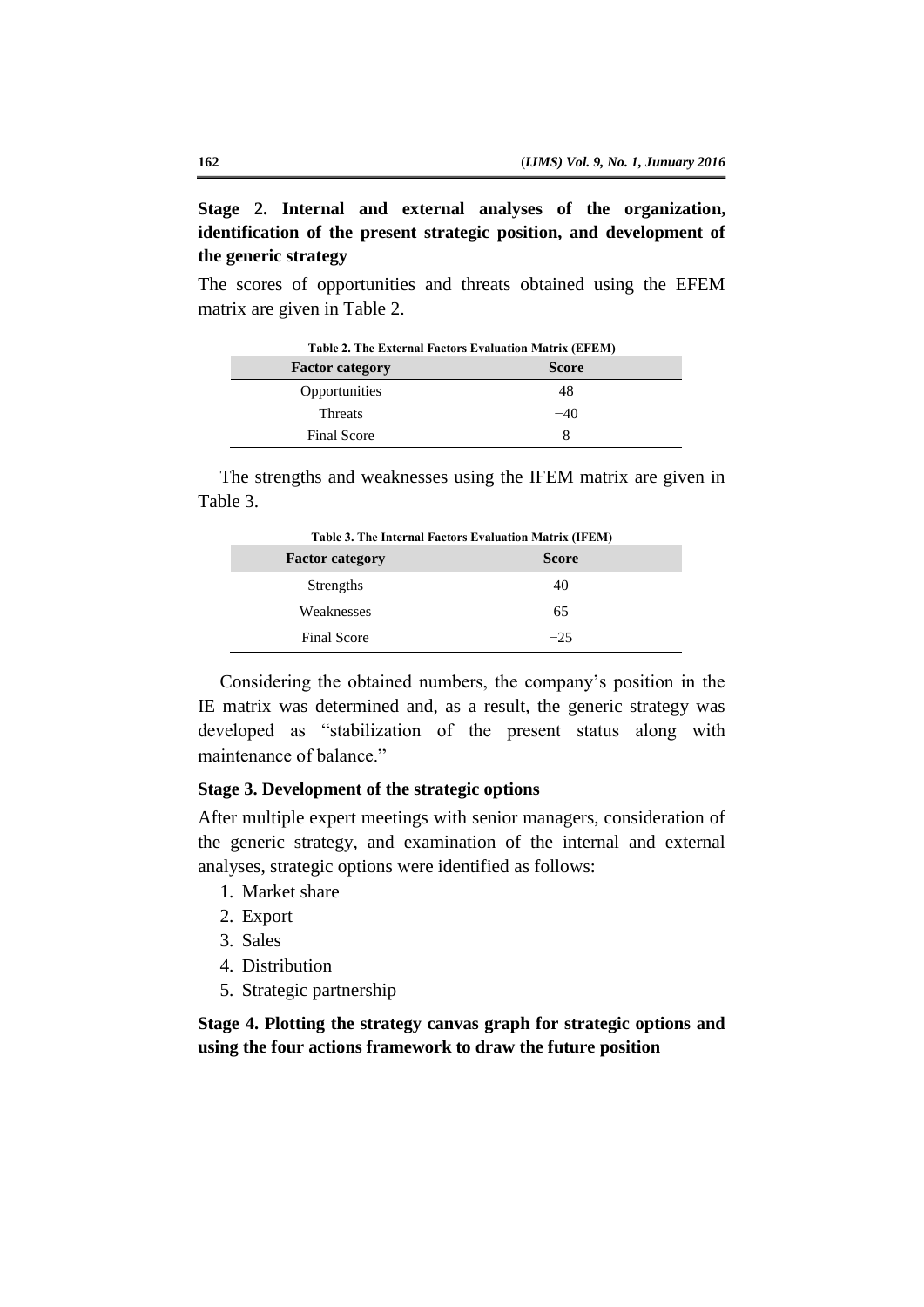

**Fig. 2. The strategy canvas graph for strategic options**

Results of the four actions framework for the development of the future status and the strategic goals of X Company given the strategy canvas graph are as follows:

- 1. Increasing the market share
- 2. Increasing exports
- 3. Improving the sales status
- 4. Strengthening the distribution network
- 5. Establishing strategic partnerships

# **Stage 5. Development of the strategic goals**

After consideration of the generic strategy and the future position of the organization in the strategy canvas graph along with the ideas received from experts, the strategic goals were developed as follows: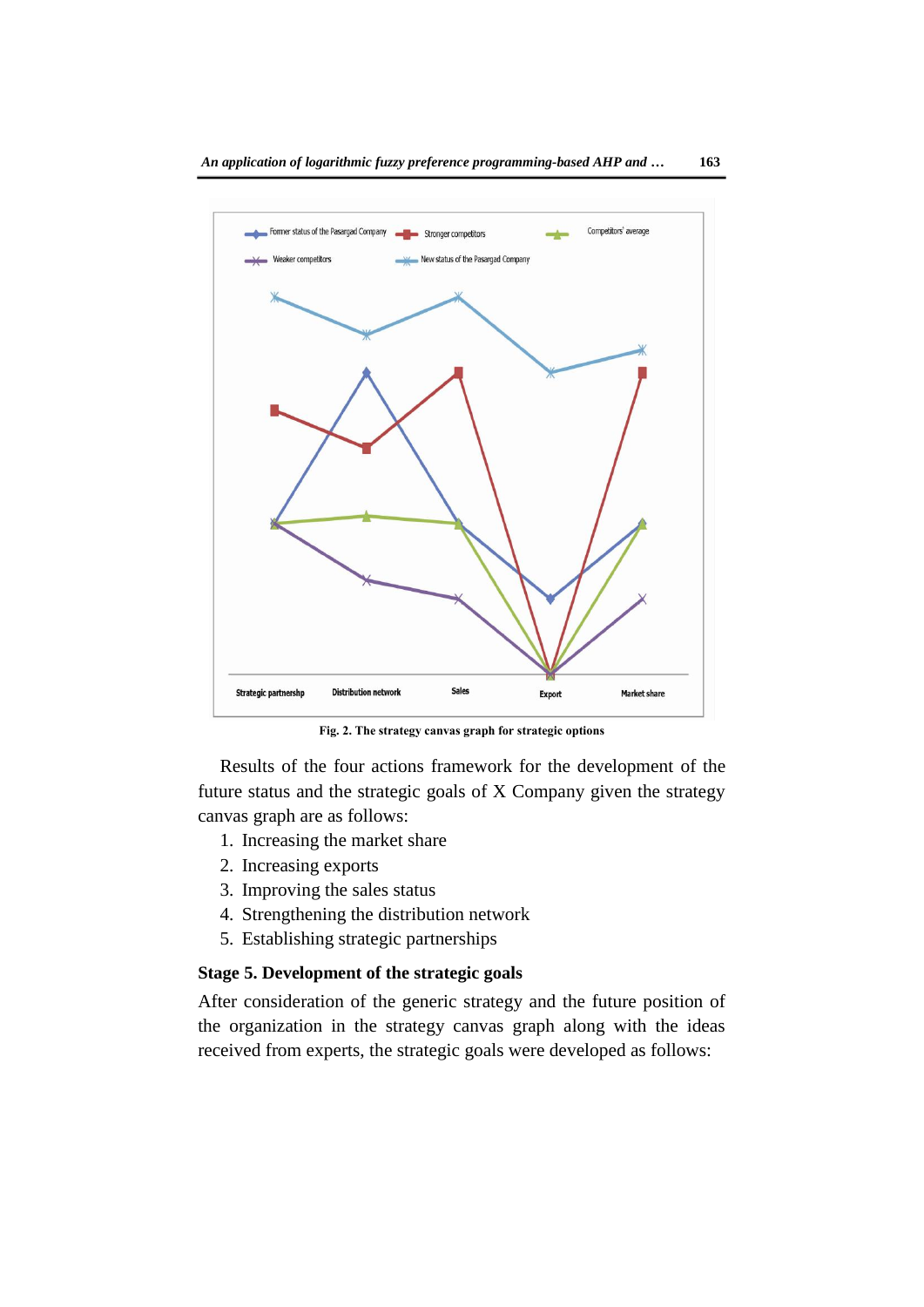- 10% improvement of the tile and ceramics distribution market share
- 3% increase of the exports share of total sales
- 400 billion Tomans of sales
- Expansion of the distribution network to 1000 representatives
- Establishing strategic partnership with tile and ceramics manufacturers

### **Stage 6. Finding the goals importance using the LFPP technique**

Using arithmetic mean in this stage, the pair-wise comparison matrix of the strategic goals were developed (Table 4).

| <b>Pair-wise</b><br>comparison | Goal 1            | Goal 2    | Goal 3    | Goal 4             | Goal 5            |
|--------------------------------|-------------------|-----------|-----------|--------------------|-------------------|
|                                | (L, M, U)         | (L, M, U) | (L, M, U) | (L, M, U)          | (L, M, U)         |
| Goal 1                         | (1, 1, 1)         | (2, 3, 4) | (2, 3, 4) | (0.167, 0.2, 0.25) | (0.33, 0.5, 1)    |
| Goal 2                         | (0.25, 0.33, .05) | (1, 1, 1) | (1, 1, 1) | (0.2, 0.25, 0.33)  | (0.25, 0.33, .05) |
| Goal 3                         | (0.25, 0.33, .05) | (1, 1, 1) | (1, 1, 1) | (0.25, 0.33, .05)  | (0.2, 0.25, 0.33) |
| Goal 4                         | (4, 5, 6)         | (3, 4, 5) | (2, 3, 4) | (1, 1, 1)          | (1, 2, 3)         |
| Goal 5                         | (1, 2, 3)         | (2, 3, 4) | (3, 4, 5) | (0.33, 0.5, 1)     | (1, 1, 1)         |
| Weight                         | 0.145             | 0.081     | 0.086     | 0.431              | 0.256             |

**Table 4. Pair-wise comparison matrix for the strategic goals**

Using the pair-wise comparison matrix, the LFPP model was composed as follows:  $\lambda$ 

$$
\begin{aligned}\n\text{minimize} & J = (1 - \lambda)^2 + 10^3 \cdot \sum_{i=1}^4 \sum_{j=i+1}^5 \left( \delta_{ij}^2 + \eta_{ij}^2 \right) \\
\text{Subject to:} \\
\ln(W_1) - \ln(W_2) - \lambda \cdot \ln\left(\frac{3}{2}\right) + \delta_{12} \ge \ln(2) \\
& -\ln(W_1) + \ln(W_2) - \lambda \cdot \ln\left(\frac{4}{3}\right) + \eta_{12} \ge -\ln(4) \\
\ln(W_1) - \ln(W_3) - \lambda \cdot \ln\left(\frac{3}{2}\right) + \delta_{13} \ge \ln(2) \\
\dots \\
&\dots \\
-\ln(W_5) + \ln(W_3) - \lambda \cdot \ln\left(\frac{5}{4}\right) + \eta_{53} \ge -\ln(5) \\
\ln(W_5) - \ln(W_4) - \lambda \cdot \ln\left(\frac{0.5}{0.33}\right) + \delta_{54} \ge \ln(0.33) \\
& -\ln(W_5) + \ln(W_4) - \lambda \cdot \ln\left(\frac{1}{0.5}\right) + \eta_{54} \ge -\ln(1)\n\end{aligned}
$$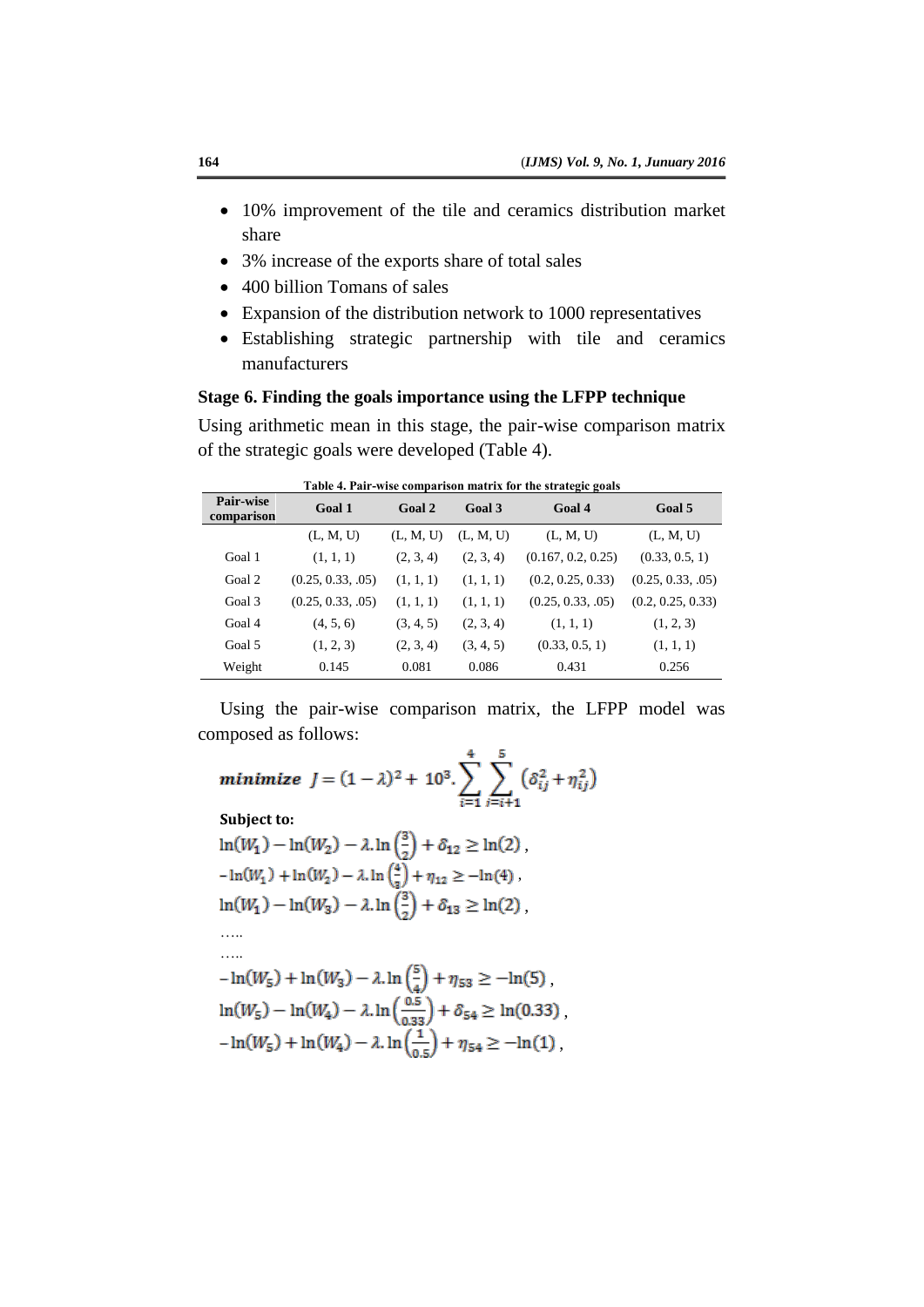Using the WINQSB software and the LFPP model, weights of the strategic goals (in experts' opinions) were calculated as follows:

|        | Table 5. Goal importance using the LFPP technique |        |        |        |        |
|--------|---------------------------------------------------|--------|--------|--------|--------|
|        | Goal 1                                            | Goal 2 | Goal 3 | Goal 4 | Goal 5 |
| weight | 0.145                                             | 0.081  | 0.086  | 0.431  | 0.256  |

#### **Stage 7. Finding competitive techniques from the Judo Strategy**

Considering the IE position of stabilization of the present status along with the maintenance of balance in X Company and through investigations of the experts, the company was found to be in a relative balance in the external markets and is competing to be the best in the internal markets. Therefore, the balance principle was applied for the development of external competition strategies of the company. The leverage principle was applied for the internal competition strategies. Techniques of these principles were applied in strategy development.

# **Stage 8. Development and categorization of the strategic objectives in the aspects of BSC**

Applying the techniques of judo strategy determined in the former stages and by using the SWOT matrix, the strategic objectives were designed and categorized based on the BSC structure as in Table 6.

|           |                           |                                        | Table 6. The strategic objectives              |                                                                                                               |
|-----------|---------------------------|----------------------------------------|------------------------------------------------|---------------------------------------------------------------------------------------------------------------|
|           | <b>Strategy</b><br>symbol | <b>Associated</b><br>judo<br>principle | Applied judo<br>technique                      | <b>Strategic objectives</b>                                                                                   |
|           | 3NSO                      | Balance                                | Grip your opponent                             | Establishing<br>connections<br>with<br>large retailers and defining new<br>partnerships                       |
| Financial | 4NSO                      | Balance                                | Grip your opponent<br>and oppose<br>indirectly | Allocation of a considerable<br>amount of income to foreign<br>suppliers in the early years of<br>partnership |
| Customer  | 2NSO                      | Balance                                | Push your opponent consumer                    | Designing<br>manufacturing<br>and<br>goods<br>of<br>the<br>international targets                              |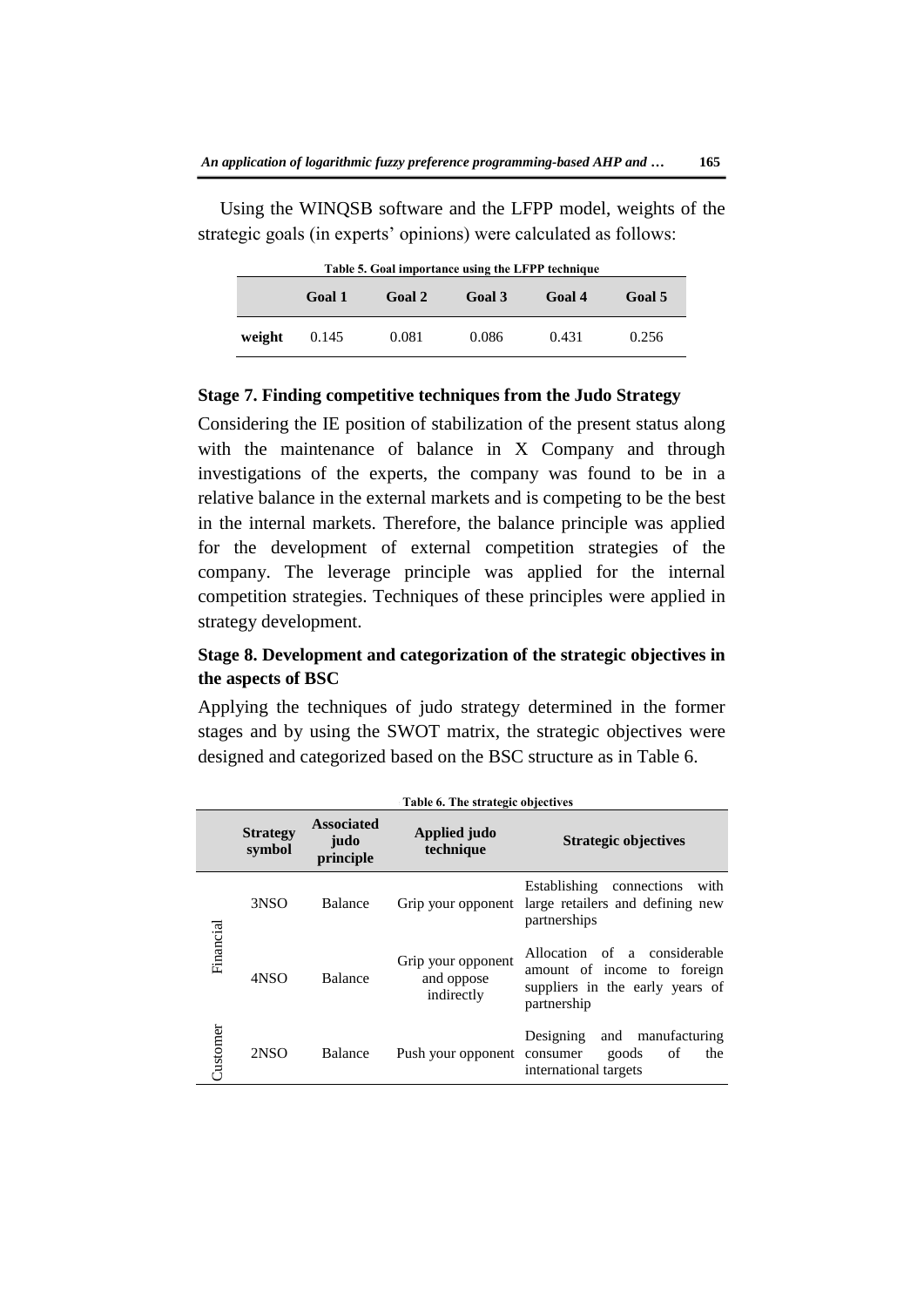|                                                                                |                                                                  |                                                                                               | Continue Table 6. The strategic objectives                       |                                                                                                                                                        |
|--------------------------------------------------------------------------------|------------------------------------------------------------------|-----------------------------------------------------------------------------------------------|------------------------------------------------------------------|--------------------------------------------------------------------------------------------------------------------------------------------------------|
|                                                                                | <b>Strategy</b><br>symbol                                        | <b>Associated</b><br>judo<br>principle                                                        | <b>Applied judo</b><br>technique                                 | <b>Strategic objectives</b>                                                                                                                            |
|                                                                                | 5NSO                                                             | Balance                                                                                       | Push your opponent                                               | similar<br>Adding<br>international<br>products with lower price                                                                                        |
| 6DSO<br>Balance<br>11NST<br>Leverage<br>12DST<br>Leverage<br>14DWO<br>Leverage |                                                                  |                                                                                               | Leverage your<br>opponent's partners<br>in your own<br>advantage | Establishing connections with the<br>best partners and suppliers                                                                                       |
|                                                                                | Leverage your<br>opponent's partners<br>in your own<br>advantage | Finding customers for suppliers<br>in order to attract the best<br>suppliers of the opponents |                                                                  |                                                                                                                                                        |
|                                                                                |                                                                  |                                                                                               | Leverage your<br>opponent's partners<br>in your own<br>advantage | Performing production with the<br>assistance of the opponents due<br>respond<br>beyond-production<br>to<br>demands                                     |
|                                                                                |                                                                  |                                                                                               | Leverage your<br>opponent's assets in<br>your own advantage      | Cooperation with opponents in<br>responding to overseas demand                                                                                         |
|                                                                                | 15DWT                                                            | Leverage                                                                                      | Leverage your<br>opponent's assets in<br>your own advantage      | Looking for<br>acquisition<br>or<br>backward integration of the best<br>suppliers in the field of tiles                                                |
|                                                                                | 16DWT                                                            | Leverage                                                                                      | Leverage your<br>opponent's assets in<br>your own advantage      | Development of a plan in order<br>establish<br>the best-suited<br>to<br>connection with customers and<br>attract the investors biased to the<br>rivals |
|                                                                                | 7DST                                                             | Leverage                                                                                      | Leverage your<br>opponent's partners<br>in your own<br>advantage | Helping suppliers to prevail the<br>market and lower the prices                                                                                        |
| Internal processes                                                             | 8DST                                                             | Leverage                                                                                      | Leverage your<br>opponent's partners<br>in your own<br>advantage | Establishing connections with the<br>rivals' supplier in a range of<br>prices to develop brands                                                        |
|                                                                                | 9DST                                                             | Leverage                                                                                      | Leverage your<br>opponent's partners<br>in your own<br>advantage | Offering advantages to your own<br>suppliers as well as the rivals' for<br>the system to lock-in                                                       |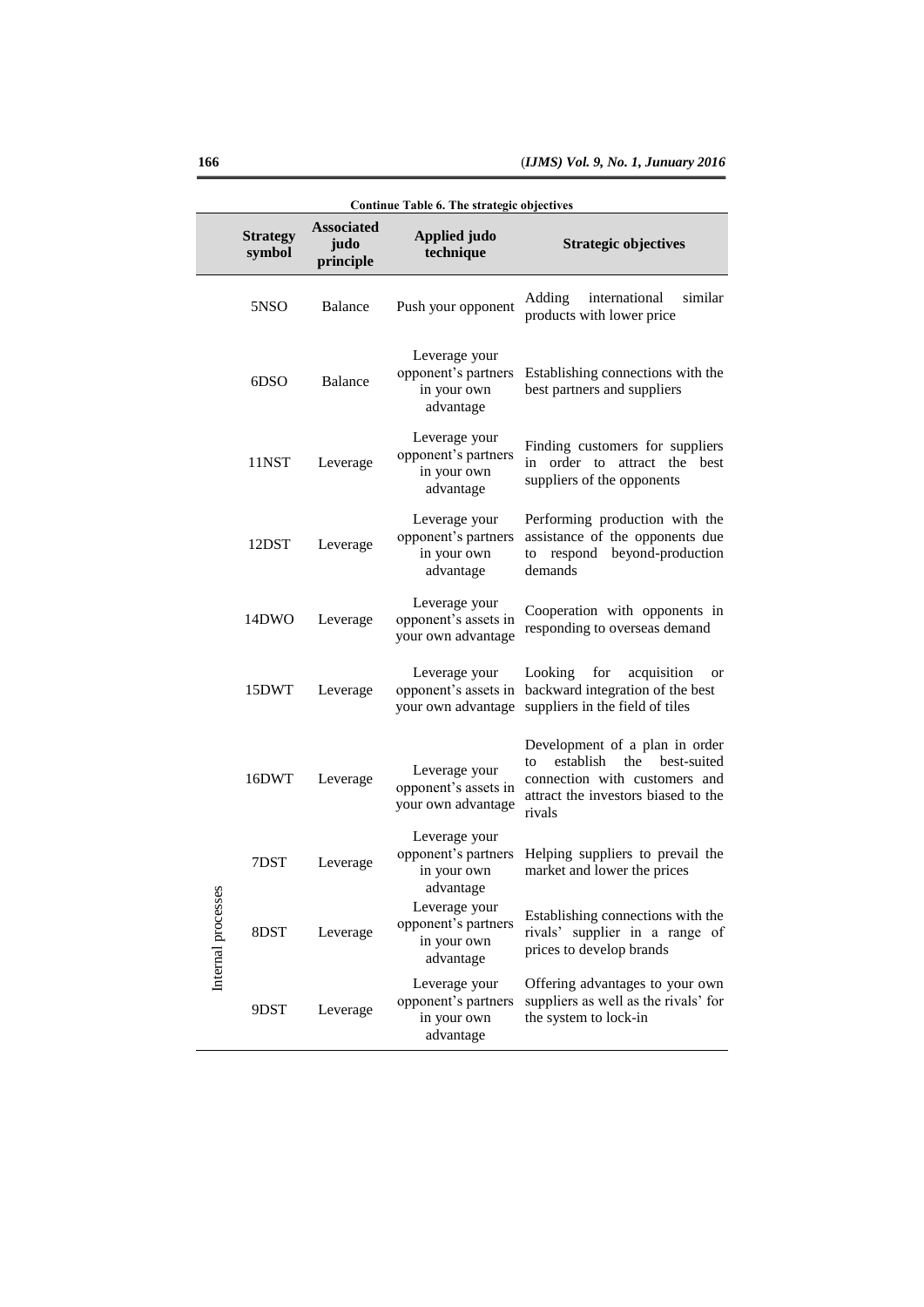|                        | Continue Table 6. The strategic objectives |                                        |                                                                             |                                                                                                                                                                                                                                              |  |  |  |  |
|------------------------|--------------------------------------------|----------------------------------------|-----------------------------------------------------------------------------|----------------------------------------------------------------------------------------------------------------------------------------------------------------------------------------------------------------------------------------------|--|--|--|--|
|                        | <b>Strategy</b><br>symbol                  | <b>Associated</b><br>judo<br>principle | <b>Applied judo</b><br>technique                                            | <b>Strategic objectives</b>                                                                                                                                                                                                                  |  |  |  |  |
|                        | 10DST                                      | Leverage                               | Leverage your<br>opponent's<br>assets in your own<br>advantage              | Investing<br>advanced<br>on<br>more<br>technologies than the ones with<br>your rivals                                                                                                                                                        |  |  |  |  |
|                        | 17DWT                                      | Leverage                               | Leverage your<br>opponent's assets<br>and partners in your<br>own advantage | Development of a continuous<br>communication network in order<br>to observe customers and rivals                                                                                                                                             |  |  |  |  |
|                        | 1NSO                                       | <b>Balance</b>                         | Grip your opponent                                                          | Establishing connections<br>with<br>robust foreign companies in the<br>field<br>designing<br>of<br>and<br>manufacturing<br>of<br>tile<br>and<br>ceramics for the abroad target<br>markets<br>achieve<br>mutual<br>to<br>production and sales |  |  |  |  |
| Learning<br>and growth | 13NWO                                      | <b>Balance</b>                         | Grip your opponent                                                          | Implementing mutual projects<br>with foreign rivals to recognize<br>and obtain supreme technologies                                                                                                                                          |  |  |  |  |
|                        | 18NWT                                      | <b>Balance</b>                         | Grip your opponent                                                          | Attending<br>international<br>exhibitions in order to recognize<br>novel technologies as well as to<br>communicate and cooperate with<br>rivals and suppliers                                                                                |  |  |  |  |

# **Stage 9. Prioritization of the product competitive strategic objectives through the use of FRS technique and the obtained weights from Stage 6.**

In this stage, the fuzzy decision matrix was first normalized and then the obtained weights for the goals were used to normalize the decision matrix weighted in Table 7.

# **Stage 10. Weighting the normalized decision-matrix through the use of the obtained weights for the goals**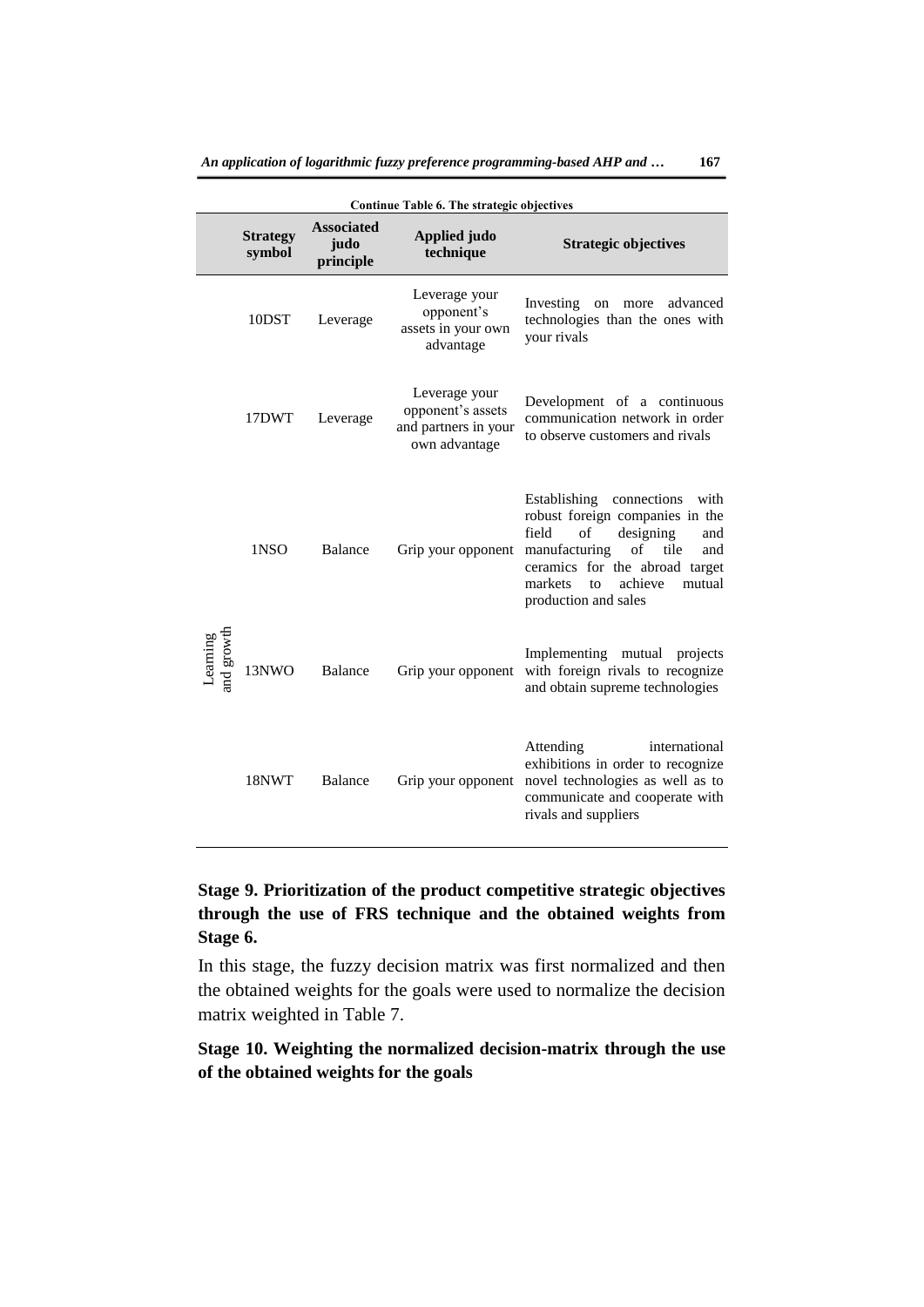| The normalized<br>matrix by FRS   | 10% improvement of the<br>tile and ceramics<br>distribution market<br>share | 3% increase in the<br>exports share of total<br>sales | <b>400 billion Tomans</b><br>of sales | <b>Expansion of the</b><br>distribution network<br>to 1000 representatives | <b>Establishing strategic</b><br>partnership with 6 tile<br>and ceramics<br>manufacturers |
|-----------------------------------|-----------------------------------------------------------------------------|-------------------------------------------------------|---------------------------------------|----------------------------------------------------------------------------|-------------------------------------------------------------------------------------------|
| The strategic<br>objective symbol | (L, M, U)                                                                   | (L, M, U)                                             | (L, M, U)                             | (L, M, U)                                                                  | (L, M, U)                                                                                 |
| 1NSO                              | (0.01, 0.02, 0.02)                                                          | (0.00, 0.01, 0.01)                                    | (0.006, 0.01, 0.014)                  | 0.060, 0.066, 0.066                                                        | 0.00, 0.004, 0.013                                                                        |
| 2NSO                              | (0.020, 0.022, 0.022)                                                       | (0.002, 0.005, 0.008)                                 | (0.00, 0.002, 0.006)                  | (0.033, 0.047, 0.06)                                                       | (0.013, 0.022, 0.031)                                                                     |
|                                   |                                                                             |                                                       |                                       |                                                                            |                                                                                           |
| 15DWT                             | (0.020, 0.022, 0.022)                                                       | (0.011, 0.014, 0.015)                                 | (0.006, 0.010, 0.014)                 | (0.060, 0.066, 0.066)                                                      | (0.031, 0.040, 0.045)                                                                     |
| 16DWT                             | (0.015, 0.02, 0.022)                                                        | (0.011, 0.014, 0.015)                                 | (0.002, 0.006, 0.010)                 | (0.060, 0.066, 0.066)                                                      | (0.040, 0.045, 0.045)                                                                     |
| 17DWT                             | (0.015, 0.02, 0.022)                                                        | (0.011, 0.014, 0.015)                                 | (0.014, 0.018, 0.020)                 | (0.060, 0.066, 0.066)                                                      | (0.031, 0.040, 0.045)                                                                     |
| 18NWT                             | (0.020, 0.022, 0.022)                                                       | (0.011, 0.014, 0.015)                                 | (0.014, 0.018, 0.020)                 | (0.060, 0.066, 0.066)                                                      | (0.040, 0.045, 0.045)                                                                     |

**Table 7. The weighted decision matrix**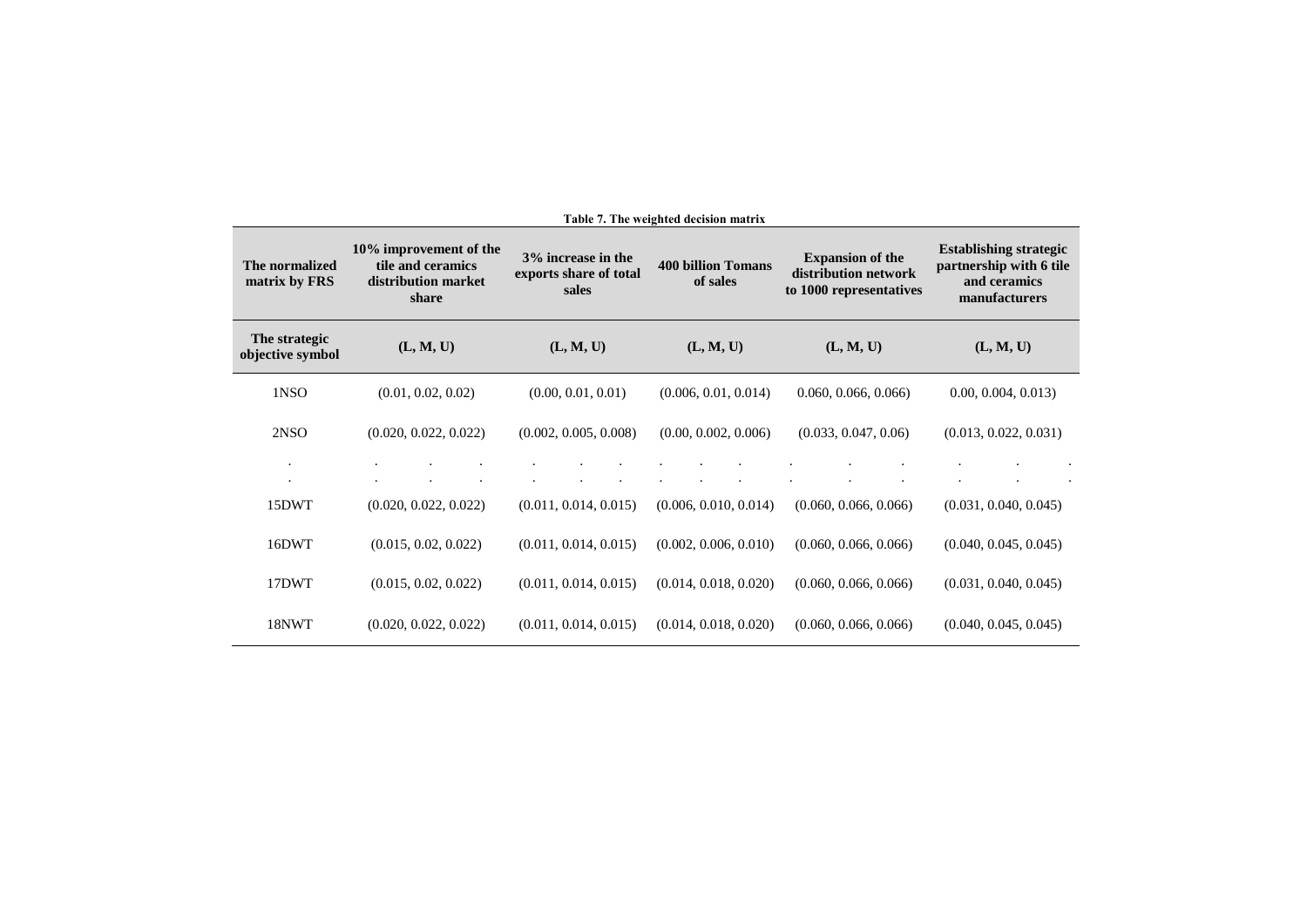| The strategic<br>objective symbol | <b>BNP</b> | Rank | The strategic<br>objective symbol | <b>BNP</b> | Rank           |
|-----------------------------------|------------|------|-----------------------------------|------------|----------------|
| 1NSO                              | 0.109      | 13   | 10DST                             | 0.102      | 15             |
| 2NSO                              | 0.097      | 18   | 11NST                             | 0.132      | 10             |
| 3NSO                              | 0.101      | 16   | 12DST                             | 0.130      | 11             |
| 4NSO                              | 0.147      | 3    | 13NWO                             | 0.143      | 6              |
| 5NSO                              | 0.112      | 12   | 14DWO                             | 0.137      | 8              |
| 6DSO                              | 0.099      | 17   | 15DWT                             | 0.147      | 3              |
| 7DST                              | 0.105      | 14   | 16DWT                             | 0.145      | 5              |
| 8DST                              | 0.136      | 9    | 17DWT                             | 0.152      | $\overline{2}$ |
| 9DST                              | 0.140      | 7    | 18NWT                             | 0.159      | 1              |

Subsequently, the values of Y were calculated and the BNP values were obtained as well. Finally, the strategic objectives were sorted according to the descending order of BNP, as listed in Table 8.

#### **Discussion and Managerial Implications**

The aim of this research was to formulate and rank the strategic objectives of a manufacturing firm competing in the wavy market of tile and ceramics through the simultaneous use of MCDM technique with the Judo Strategy and the blue-ocean model under the framework of BSC. Given the importance of the chief managers' ideas for the development and prioritization of the strategic goals, the goals were formulated by means of the BSC, strategy canvas graph, the four actions technique, and expert meetings. The strategic goals were subsequently ranked using the LFPP model. Next, the SWOT matrix and the Judo Strategy were employed to identify the competitive objectives of the X Company. Eventually, the strategic goals were ranked through application of the SWOT matrix as well as the Judo Strategy, considering the effect of the weights of strategic goals.

From the managerial viewpoint, the chief management and its impacts on the strategic goals' prioritization was clear. In other words, it was clear from the weights assigned to the strategic goals that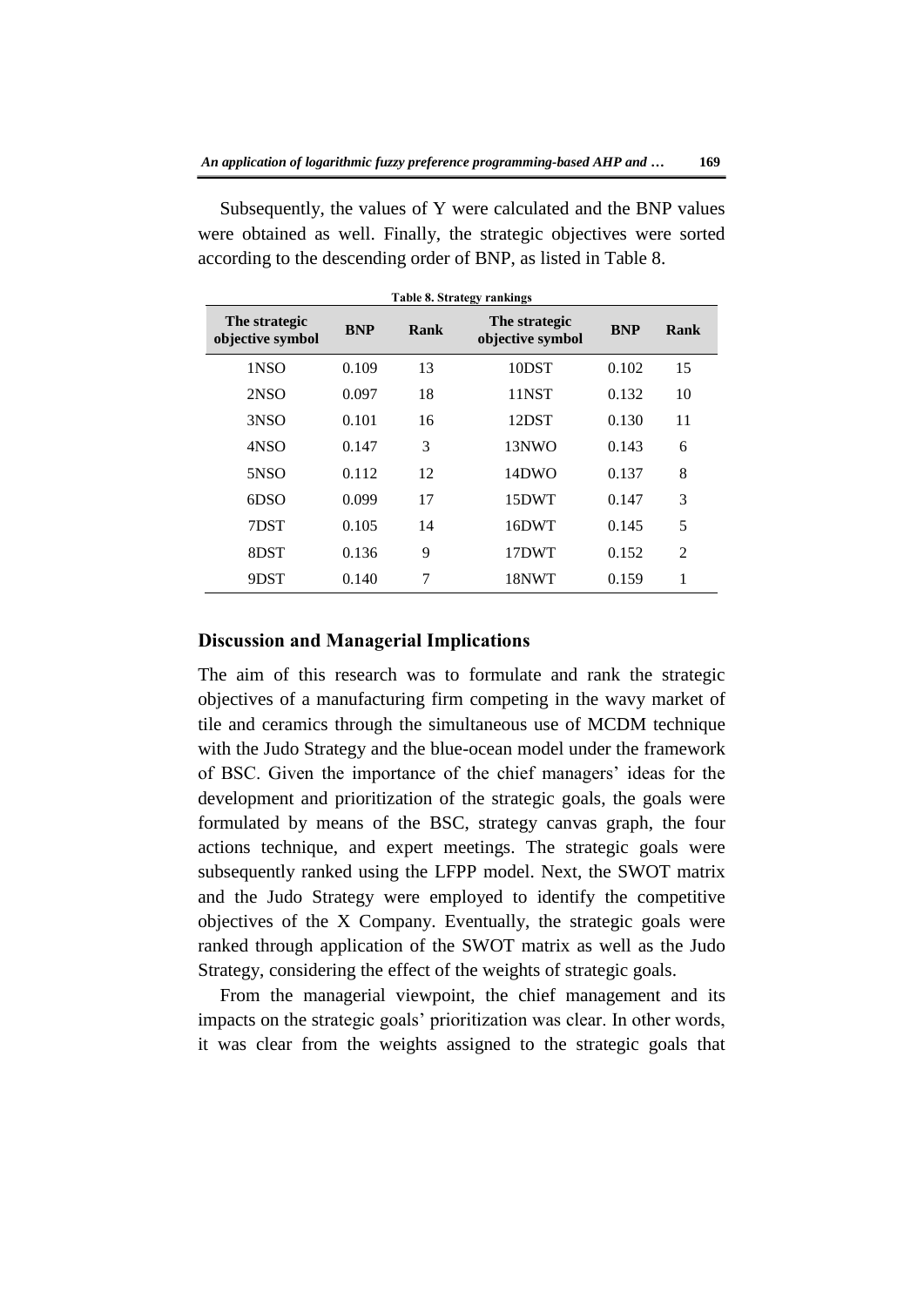managers of the company under the study keep a keen eye on the strategic partnerships and strengthening of the distribution network. This pattern was evident when analyzing the prioritized strategic objectives.

From the strategic viewpoint, due to the agility of the judo and blue ocean strategy models, the BJP model could assist companies to formulate and prioritize dynamic competitive strategic objectives, especially in the wavy markets requiring an exact competitive framework.

# **Conclusions**

After a review of the popular frameworks regarding the strategy development process as well as the applied models in these frameworks, we explored the flaws of these methods in the identification and development of strategies as a tool to overcome competitors. The strategy canvas graph, the four actions framework, and the Judo Strategy were illustrated as the well-suited systematic tools were applied to reduce the effect of the experts' personal ideas in the process of development and designation of strategies. The BJP framework, which is the result of a combination of strategy canvas techniques, the four actions framework, the Judo Strategy, as well as the LFPP and FRS techniques with the BSC model were uncovered. After presentation of the model, the model was applied in the development of the strategic objectives of the X tile and ceramics company.

One of the achievements of the BJP framework is the proposition of a purposeful systematic path for the development and designation of a strategy based on pre-determined techniques, rather than mere basis on the personal subjective ideas of the experts. To name few of the influential limitations of this research, the following could be mentioned: the time shortage for a comprehensive investigation of the X Company to develop strategies, senior managers' lack of knowledge about the decision-making techniques, the strategy canvas graph, the blue-ocean strategy, and the Judo Strategy.

Because of the high significance of proper prioritization of the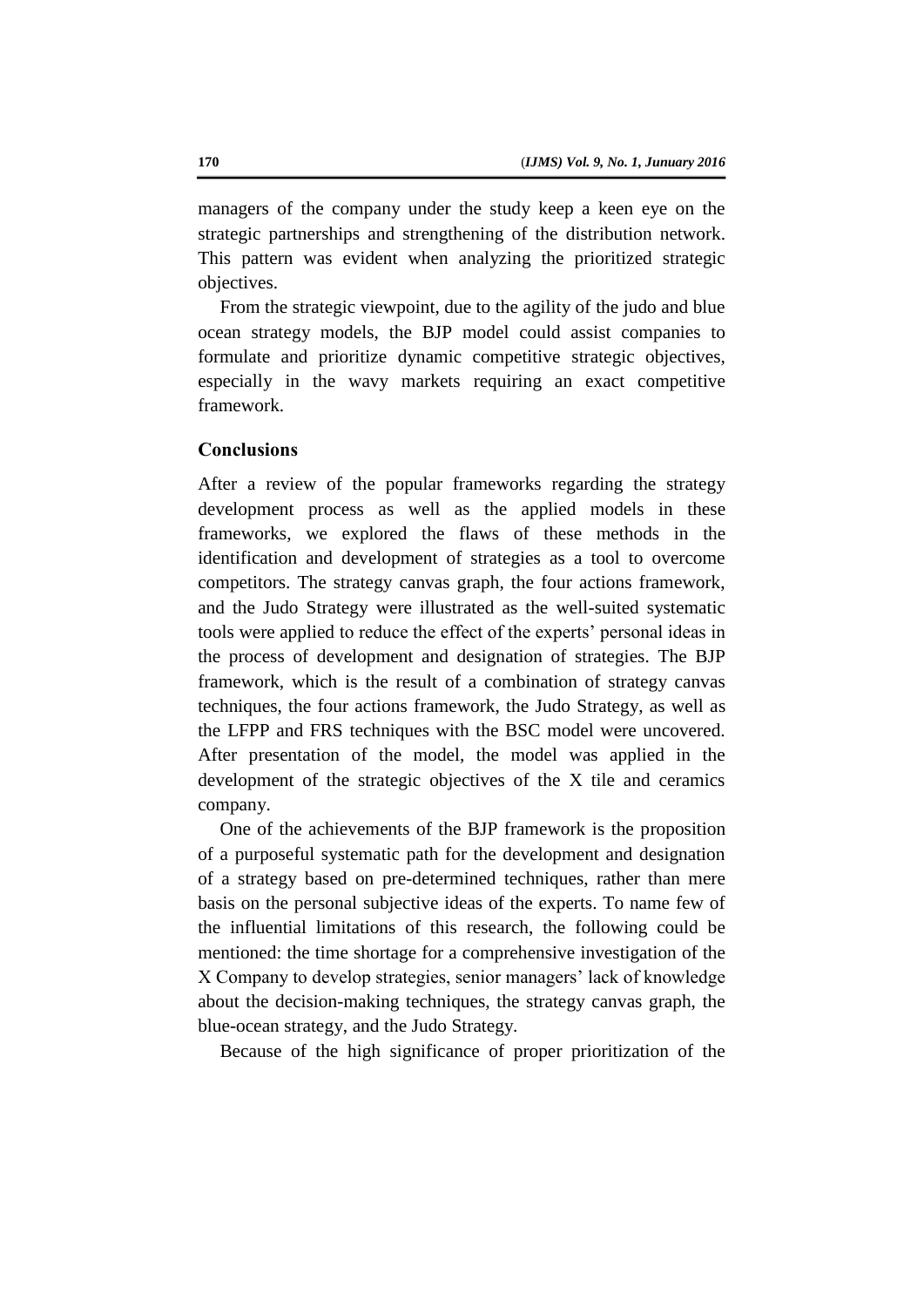strategic objectives, it seems that intuitive fuzzy numbers can be applied in future to consider the uncertainty of the methods such as AHP and Ratio. Moreover, application of the meta-heuristic algorithms for solving the linear programming problems could be of practicability and usefulness. The Judo Strategy essence, which is a competitive model, can also be applied in the formulation of the products' competitive strategies, to pursue the above model to the level of product strategy, and for improving the same. Furthermore, the other techniques of the blue-ocean strategy could seemingly be applied in the objective development stage as well.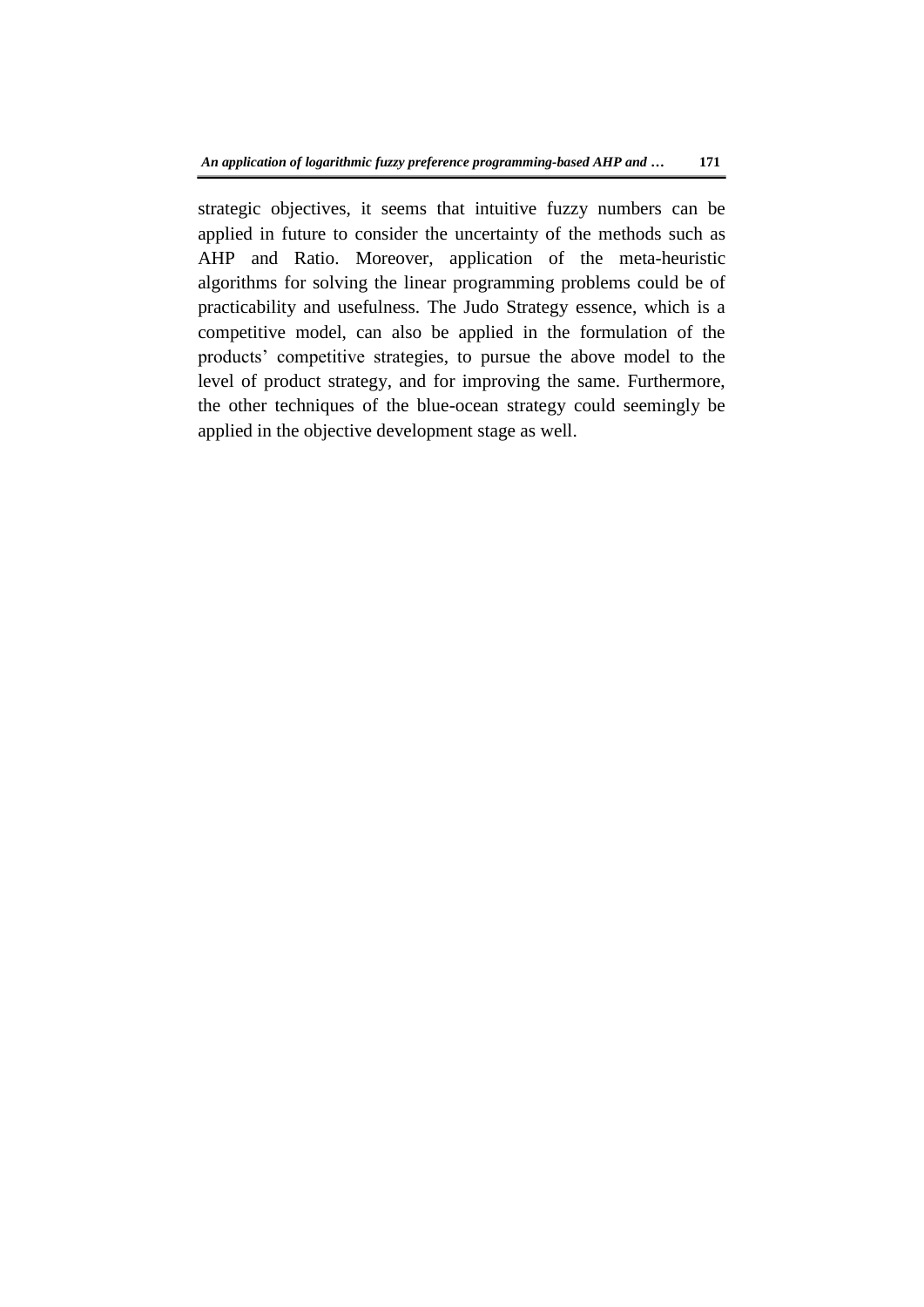#### **References**

- Baležentis, T. (2011). "A farming efficiency estimation model based on fuzzy multimoora". *Management Theory and Studies for Rural Business and Infrastructure Development*, 29(5), 43-52.
- Baležentis, A.; Baležentis, T. & Brauers, W. K. M. (2012). "Personnel selectionbased oncomputing with words and fuzzy MULTIMOORA". *Expert Systemswith Applications*, 39(9), 7961-7967.
- Baležentis, T. & Zeng, S. (2013). "Group multi-criteria decision making based upon interval-valued fuzzy numbers: an extension of the MULTIMOORA method"*. Expert Systems with Applications*, 40(2), 543-550.
- Bozbura, F. T.; Beskese, A. & Kahraman, C. (2007). "Prioritization of human capital measurement indicators using fuzzy AHP". *Expert Systems with Applications*, 32(4), 1100-1112.
- Cebeci, U. (2009). "Fuzzy AHP-based decision support system for selecting ERP systems in textile industry by using balanced scorecard". *Expert Systems with Applications*, 36(5), 8900-8909.
- Chang, S.-C. (2010). "Bandit cellphones: A blue ocean strategy". *Technology in society*, 32(3), 219-223.
- Dyson, R. G. (2004). "Strategic development and SWOT analysis at the University of Warwick". *European journal of operational research*, 152(3), 631-640
- Fathi, M. R.; Reza, S.; Javadin, S.; Behrooz, A. & Sadeghi, M. R. (2013). "Human Resource Manager Selection Based on Logarithmic Fuzzy Preference Programming and TOPSIS Methods". *International Journal of Human Resource Studies*, 3(2), 14-27.
- Fathi, M. R.; Ebrahimi, E. & Avazpour, R. (2014). "Applying Logarithmic Fuzzy Preference Programming and VIKOR for Ranking the Solutions of Knowledge Management Based on Critical Success Factors".*World Applied Programming*, 4(7), 161-171
- Helms, M. M. & Nixon, J. (2010). "Exploring SWOT analysis–where are we now?: A review of academic research from the last decade". *Journal of Strategy and Management*, 3(3), 215-251.
- Jian-quan, Z. (2004). "Application of Analytic Hierarchy Process to Determining Entrepreneur Evaluation Index Weight [J]". *Journal of Nanjing University of Science and Technology*, 1, 021.
- Kangas, J.; Kurttila, M.; Kajanus, M. & Kangas, A. (2003). "Evaluating the management strategies of a forestland estate—the SOS approach". *Journal of Environmental Management*, 69(4), 349-358.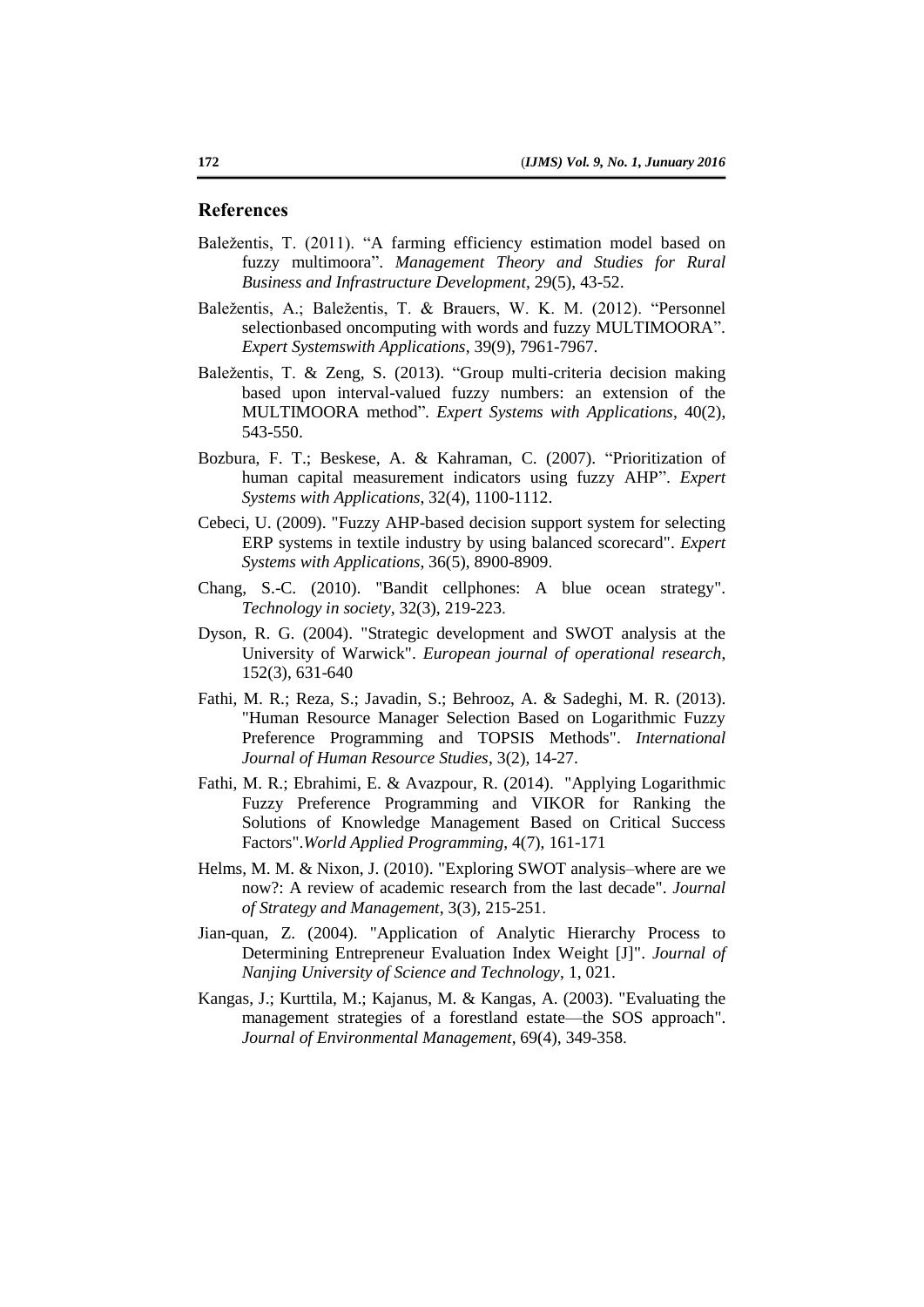- Kaplan, R. S. & Norton, D. P. (1996a). *The balanced scorecard: translating strategy into action*: HarvardBusiness Press.
- Kaplan, R. S. & Norton, D. P. (1996b). "Using the balanced scorecard as a strategic management system". *Harvard business review*, 74(1), 75- 85.
- Khanmohammadi, E.; Momeni, M. & Fathi, M. R. (2012). " Fuzzy Preference Programming and ELECTRE Methods". *New York Science Journal*, 5(5).
- Kim, W. C. & Mauborgne, R. (2002). "Charting your company's future". *Harvard business review*, 80(6), 76-85.
- Kim, W. C. & Mauborgne, R. (2005a). Blue Ocean Strategy: From Theory to Practice. *California Management Review*, 47.
- Kim, W. C. & Mauborgne, R. (2005b). *Blue Ocean Strategy: How to Create Uncontested Market Space and Make Competition Irrelevant*. Boston Harvard Business School Press.
- Kim, W. C. & Mauborgne, R. ( 2004). *Blue Ocean Strategy.* HARVARD BUSINESS REVIEW, 82.
- Ko, A. S. O. & Lee, S. (2000). "Implementing the strategic formulation framework for the banking industry of Hong Kong". *Managerial Auditing Journal,* 15(9), 469-477.
- Lee, A. H. I.; Chen, W.-C. & Chang, C.-J. (2008). "A fuzzy AHP and BSC approach for evaluating performance of IT department in the manufacturing industry in Taiwan". *Expert Systems with Applications*, 34(1), 96-107.
- Li, T.-S. & Huang, H.-H. (2009). "Applying TRIZ and Fuzzy AHP to develop innovative design for automated manufacturing systems". *Expert systems with applications*, 36(4), 8302-8312.
- Mikhailov, L. (2003). "Deriving priorities from fuzzy pairwise comparison judgments". *Fuzzy Setsand Systems* 134 365–385.
- Momeni, M.; Sasani, A.; Fathi, M. R. & Khanmohammadi, E. (2012). "Applying Logarithmic Fuzzy Preference Programming for Ranking of Effective Organizational Factors on Creativity: A Case Study.International". *journal of Business and Social Sience*, 3(14), 83-94.
- Quan, B. (2011). "China car industry's fighting back with Judo Strategy and Collectivistic mindset". Paper presented at *the E-Business and E-Government (ICEE), 2011 International Conference on*.
- Rezaei, J.; Ortt, R. & Scholten, V. (2013). "An improved fuzzy preference programming to evaluate entrepreneurship orientation". *Applied Soft Computing*, 13(5), 2749-2758.